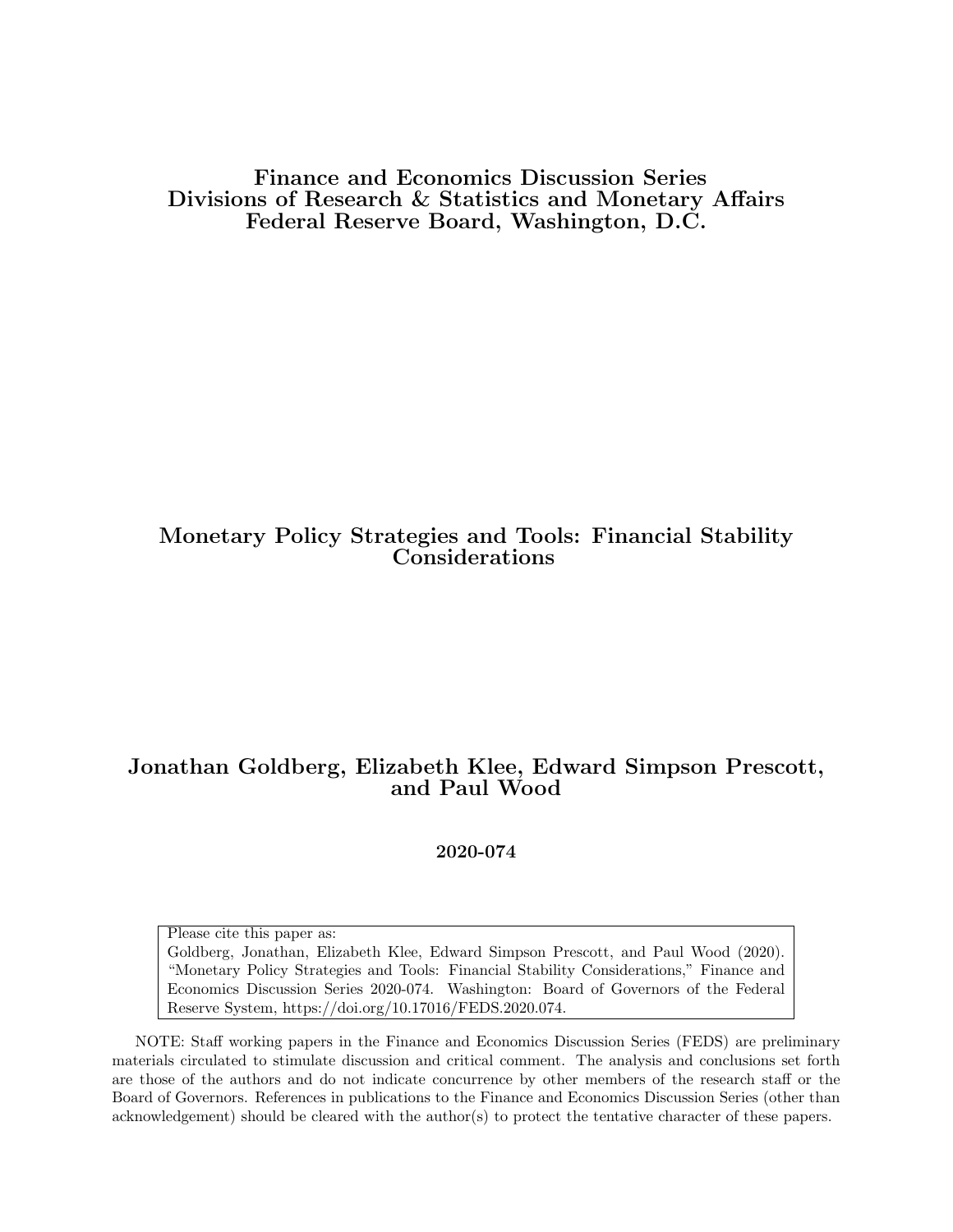# **Monetary Policy Strategies and Tools: Financial Stability Considerations**

Jonathan Goldberg, Elizabeth Klee, Edward Simpson Prescott, and Paul Wood

August, 2020

*The analysis in this paper was presented to the Federal Open Market Committee as background for its discussion of the Federal Reserve's review of monetary policy strategy, tools, and communication practices. The Committee discussed issues related to the review at five consecutive meetings from July 2019 to January 2020. References to the FOMC's current framework for monetary policy refer to the framework articulated in the Statement on Longer-Run Goals and Monetary Policy Strategy first issued in January 2012 and reaffirmed each January, most recently in January 2019.*

#### **Abstract**

This paper examines potential interactions between financial stability and the monetary policy strategies and tools considered in the Federal Reserve's review of monetary policy strategy, tools, and communication practices. Achieving the Federal Reserve's goals of full employment and price stability promotes financial stability. A key concern, however, is that with a low equilibrium real interest rate, a low policy rate will be necessary, and in turn, these low rates may contribute to an increase in financial system vulnerabilities. Our analysis suggests that there are typically significant macroeconomic and financial stability benefits of using these tools and strategies, but there are plausible situations in which financial vulnerabilities are such that it would be desirable to limit their use. A clear communications strategy can help minimize financial vulnerabilities. Should vulnerabilities arise, they are often best addressed with macroprudential tools.

**JEL classification**: E52, E58, G28.

**Keywords**: U.S. monetary policy, financial stability, macroprudential policy.

Note: Authors' affiliations are Board of Governors of the Federal Reserve System (Goldberg, Klee, Wood) and Federal Reserve Bank of Cleveland (Prescott), respectively. Many thanks to our reviewers, Rochelle Edge, Michael Kiley, Larry Wall, and Min Wei. The authors thank Tyler Pike for expert research assistance and Caitlin Hesser for help editing the document. The analysis and conclusions set forth in this paper are those of the authors and do not indicate concurrence by other Federal Reserve System staff, the Federal Reserve Board, or the Federal Reserve Bank of Cleveland.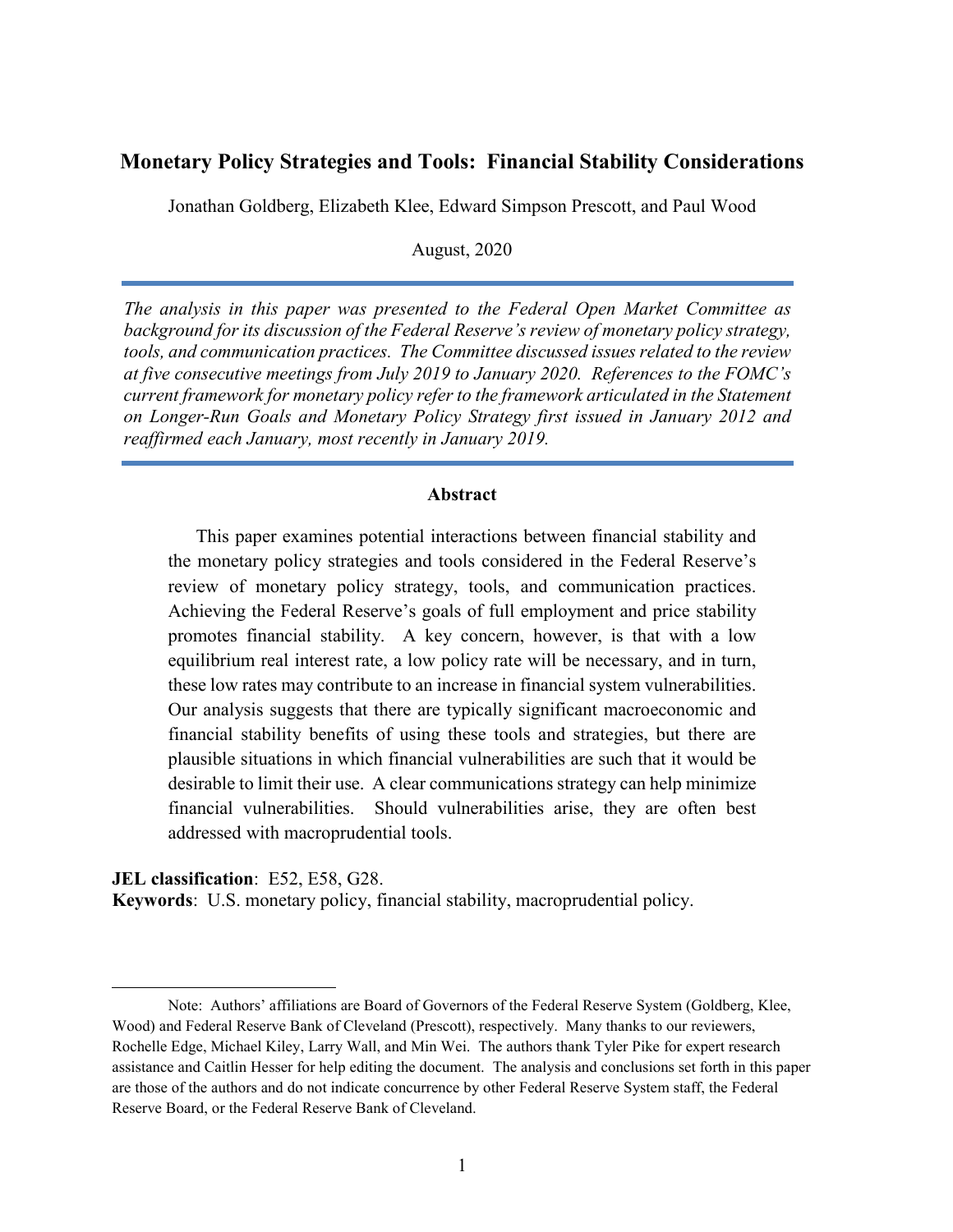This paper examines potential interactions between financial stability and the monetary policy strategies and tools that the Federal Open Market Committee (FOMC or the Committee) considered in its review of the Federal Reserve's monetary policy strategy, tools, and communication practices. The paper also considers the role of macroprudential policy and supervisory tools in pursuing financial stability and discusses the limitations of these tools. Additionally, it explores issues related to financial stability considerations in monetary policy communications.

A stable financial system is resilient in the face of adverse shocks. An unstable system, by contrast, is characterized by vulnerabilities that may amplify adverse shocks and lead to substantial increases in unemployment or declines in inflation. Importantly, achieving the Federal Reserve's goals of full employment and price stability promotes financial stability, as such conditions support financial-sector resilience.

A key concern, however, is that with a low equilibrium real interest rate, r\*, a low policy rate will be necessary for the Federal Reserve to achieve its dual-mandate goals. Indeed, a low r\* implies that interest rates are likely to be low across any set of strategies and tools that achieves the Federal Reserve's objectives. In turn, these low rates may contribute to an increase in financial system vulnerabilities, including increased borrowing, financial leverage, and asset price pressures. The extent to which these benefits and costs arise may depend on the stage of the business cycle—intuitively, low rates in the middle of a recession could have different effects on financial vulnerabilities than during a long expansion, even while, in both circumstances, the partial macroeconomic effects of low rates on inflation and employment are beneficial to financial system resilience.

As a result, the question for this paper is the extent to which the alternative strategies and tools under consideration, on net, enhance stability by improving economic performance and supporting inflation or weaken stability by encouraging vulnerabilities such as elevated asset prices, excess borrowing, or excessive risk-taking by financial intermediaries. With the caveat that evidence is limited, our analysis suggests that there

2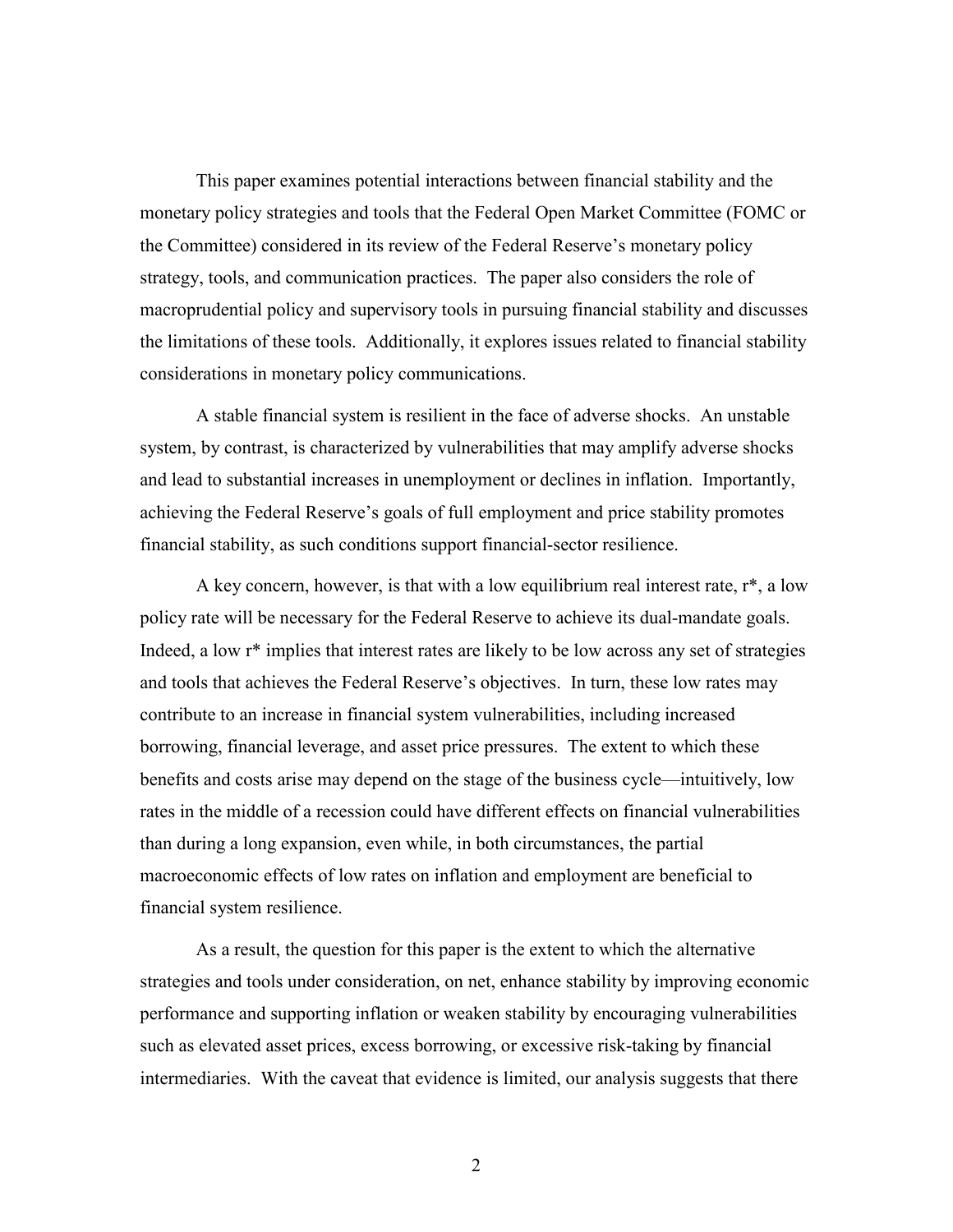are typically significant macroeconomic and financial stability benefits of using these tools and strategies, but there are plausible situations in which the vulnerabilities are such that it would be desirable to limit the use of these tools and strategies.

The paper makes four points:

- 1. Evidence on the link between low rates and financial vulnerabilities is limited and generally finds that interest rates, especially the policy interest rate, are not the primary contributor to financial vulnerabilities. That said, it is difficult to distinguish between the financial stability effects of low rates and the effects of accommodative policy. Indeed, available studies often do not make this distinction (section I).
- 2. Possible financial vulnerabilities generated by makeup strategies, forward guidance (FG), and balance sheet policy (BSP) are similar to those generated by traditional monetary policy, with vulnerabilities potentially growing when the economy is "running hot." Past experience is limited, particularly for times when the economy is at or close to full employment, but, nonetheless, suggests little evidence that FG or BSP contributed significantly to financial vulnerabilities (section II).
- 3. As previous communications by the Committee have stated, should vulnerabilities arise, they are often best addressed with macroprudential tools. That said, adjusting the settings of these tools and adjusting regulations in response to cyclical developments are relatively new strategies with practical limitations (section III).<sup>[1](#page-3-0)</sup>
- 4. A clear communications strategy likely helps in achieving the Committee's goals of sustaining economic growth and minimizing financial vulnerabilities when using makeup strategies, FG, and BSP, in part by avoiding large, destabilizing changes in the level of interest rates. Some jurisdictions have

<span id="page-3-0"></span><sup>&</sup>lt;sup>1</sup> See the minutes of the April 2016 FOMC meeting, available on the Board's website at [https://www.federalreserve.gov/monetarypolicy/fomcminutes20160427.htm.](https://www.federalreserve.gov/monetarypolicy/fomcminutes20160427.htm)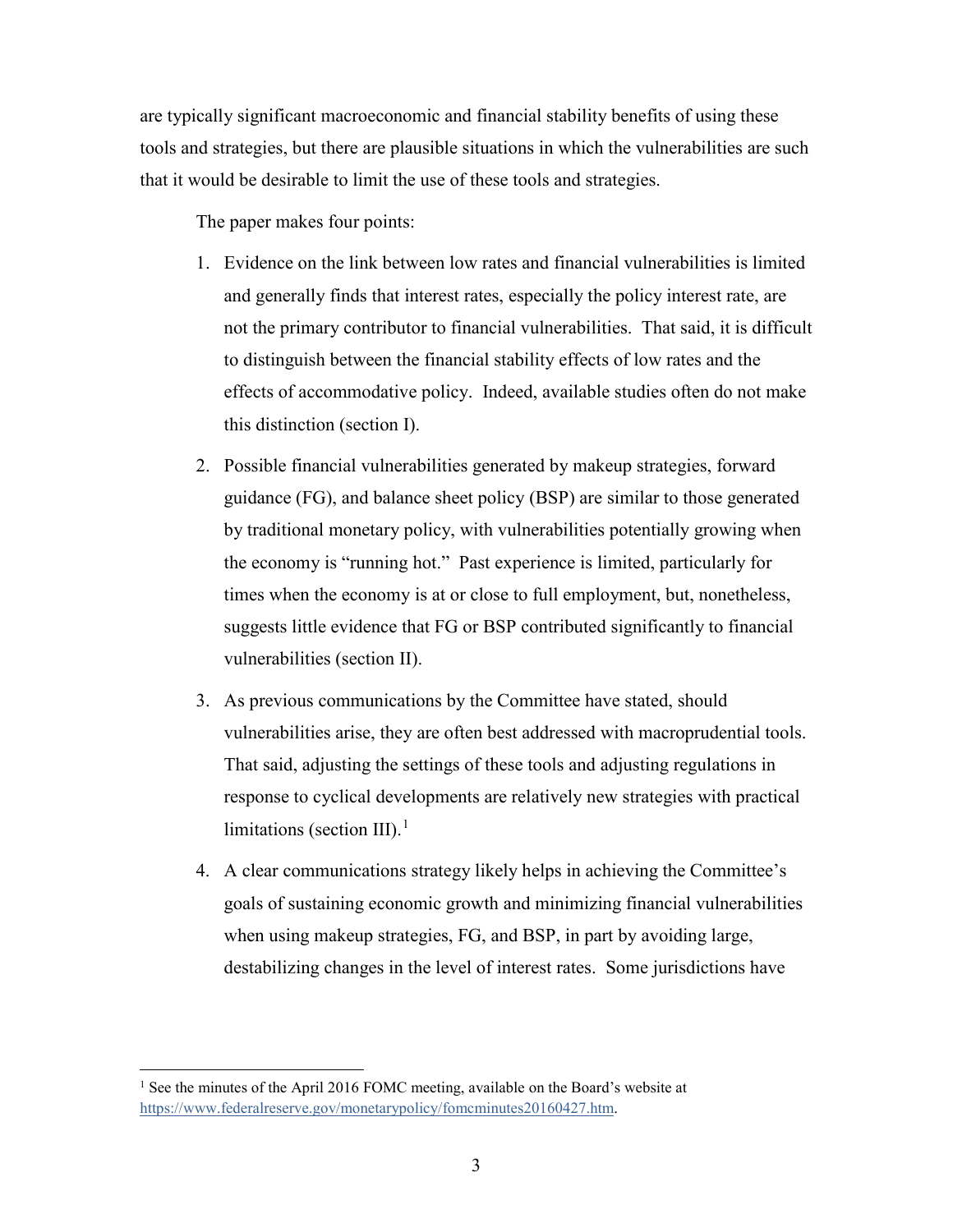used financial stability "escape clauses" in conjunction with their monetary policy strategy (section IV).

## **I. Macrofinancial Considerations**

This section reviews characteristics of the current macrofinancial environment that will likely prevail regardless of the monetary policy strategy and tools used to achieve the Committee's goals. First, we focus on the general macrofinancial backdrop and discuss possible implications for financial stability. Second, we discuss specific financial stability considerations connected to low interest rates and a flat yield curve.

#### *The Macrofinancial Backdrop*

The key feature of the macroeconomic backdrop is that standard estimates of r\* have declined between 2 and 3 percentage points over the past two decades, with many estimates clustered around ½ percent. Low neutral rates are likely the result of persistent, structural factors such as productivity growth, demographic trends, and the reduced capital intensity of production. Therefore, it is unlikely that the decades-long decline in r\* will reverse soon. A low neutral interest rate implies that achieving the dual mandate will require low interest rates in the future, regardless of the monetary policy strategy or tools chosen.

In this environment, the federal funds rate is likely to be more frequently at the effective lower bound (ELB), and the yield curve will likely be flatter relative to historical experience.<sup>[2](#page-4-0)</sup> With the Committee's ability to provide accommodation limited to some extent by the ELB, macroeconomic risks are skewed to the downside. Consequently, recessions may become more likely and recoveries may be slower, which places pressure on financial system resilience. Additionally, well-anchored inflation expectations dramatically reduce the risk of the admittedly extreme situation of deflation,

<span id="page-4-0"></span> $<sup>2</sup>$  As discussed later, the yield curve will likely be flatter than historical experience because of a lower real</sup> short rate, lower inflation expectations, and a lower term premium in a world in which bad economic outcomes are correlated with low inflation.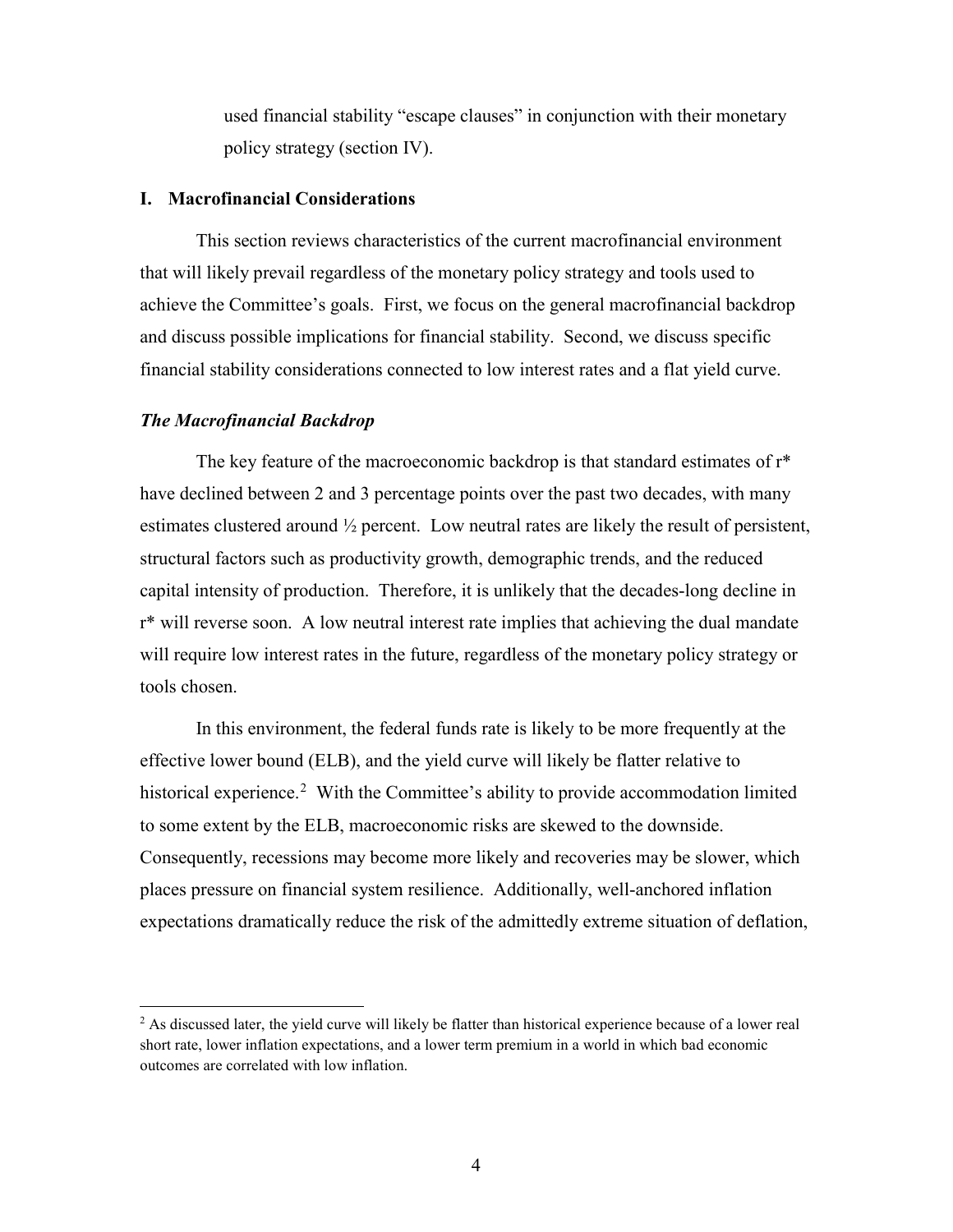which can substantially damage household and firm balance sheets. As such, strategies that mitigate such risks likely support macroeconomic and financial stability.<sup>[3](#page-5-0)</sup>

## *The Link between Low Rates, a Flat Yield Curve, and Financial Vulnerabilities*

In the current environment with low  $r^*$ , a key question is how monetary policy strategies and monetary easing affect financial vulnerabilities, such as elevated valuation pressures, excessive household and business borrowing, and excessive financial leverage. It seems reasonable that there would be a link: All else being equal, low rates buoy asset prices, make borrowing for households and businesses cheaper, boost consumption and wealth, and increase incentives for leverage. Previous work has considered the effect of interest rates on a range of financial vulnerabilities, but more targeted research that distinguishes between the effects of alternative monetary policy strategies on financial vulnerabilities versus the effects of a decline in r\* is limited to nonexistent. Against this backdrop, we survey relevant analyses and consider the implications of this evidence for the more specific questions related to alternative strategies and tools.

#### **Asset valuations and investor risk appetite**

Low rates are often intended to increase aggregate demand in part by boosting asset prices and spurring risk-taking. However, taken to excess, they can also increase financial vulnerabilities. For asset prices, there are two channels. First, low rates raise the value of future income streams by lowering the discount rate and, hence, raising asset prices. Second, low rates may compress risk premiums. [4](#page-5-1) In the latter case, asset price "bubbles" may form, which could lead to heightened risks through outsized declines in asset prices, attendant forms of risk-taking, or both. This risk-taking could reflect rational behavior, but it might also reflect "animal spirits" or "irrational exuberance."<sup>[5](#page-5-2)</sup>

<span id="page-5-0"></span><sup>&</sup>lt;sup>3</sup> See, for example, Chen, Engstrom, and Grishchenko (2016).

<span id="page-5-1"></span><sup>4</sup> See, for example, Borio and Zhu (2012) and Coimbra and Rey (2019).

<span id="page-5-2"></span> $<sup>5</sup>$  Theory suggests that asset price bubbles can determine when market participants are rational (Tirole,</sup> 1985; Martin and Ventura, 2018) but might also be driven by "animal spirits" or "irrational exuberance" (Bordalo, Gennaioli, and Shleifer, 2018). The presence of irrational traders can lead rational traders to try to "time the market" or "ride the bubble" (Abreu and Brunnermeier, 2002).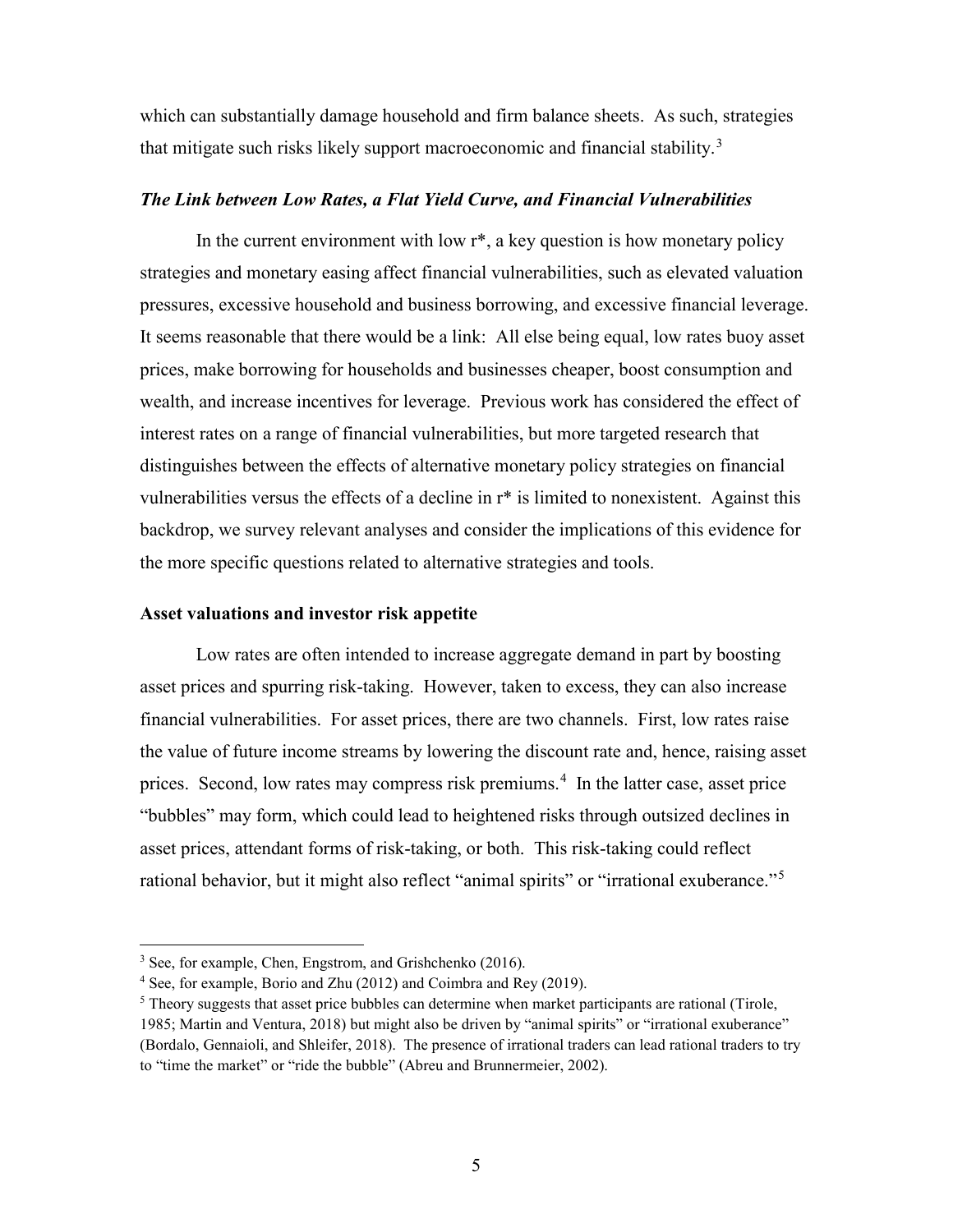Of course, identifying bubbles in hindsight is easy—not so in real time. A particular concern would be rapid appreciation in real estate prices, as real estate has often been a factor in financial stability events.<sup>[6](#page-6-0)</sup>

Estimating the relationship between changes in interest rates and changes in other asset prices is famously plagued by a host of econometric issues. As such, empirical estimates should be interpreted with an appropriate level of caution. Against this backdrop, the available empirical evidence suggests that asset prices increase when rates fall. Table 1 (located near the end of the paper) summarizes selected empirical evidence relating interest rates to asset valuations and risk premiums. Elasticity estimates across a range of models indicate that for every 100 basis point decline in the general level of interest rates, over the course of several years, house prices increase roughly 2 to 4 percentage points, the stock market rises 4 to 5 percentage points, and corporate bond spreads decline 20 basis points. The size of the house and equity price changes is notable, and, indeed, the response of asset prices is an important channel of monetary policy transmission. Nonetheless, these elasticities are modest in magnitude relative to the overall variation in house and equity prices. For example, between 2000 and 2006, house prices increased between 40 and 70 percent, depending on the house price measure used.

Some recent literature shows that a considerable portion of the response of asset prices to monetary easing reflects lower risk premiums.<sup>[7](#page-6-1)</sup> Empirical estimates suggest that a 100 basis point easing in the general level of interest rates leads to a decline in the 10-year nominal Treasury term premium of about 10 basis points and a decline in the excess corporate bond premium of about 15 basis points. Of note, the magnitudes of the estimated changes in term premiums and the excess corporate bond premium are almost as large as the *total* changes in Treasury yields and corporate bond spreads, suggesting that monetary policy affects asset prices to a significant extent through risk premiums. $8$ 

<span id="page-6-0"></span> $6$  See, for example, Kindleberger (2015).

<span id="page-6-1"></span> $7$  See, for example, Bernanke and Kuttner (2005).

<span id="page-6-2"></span><sup>8</sup> Gertler and Karadi (2015) present evidence that unexpectedly accommodative monetary easings are associated with sizable declines in the long-term nominal term premium and the excess corporate bond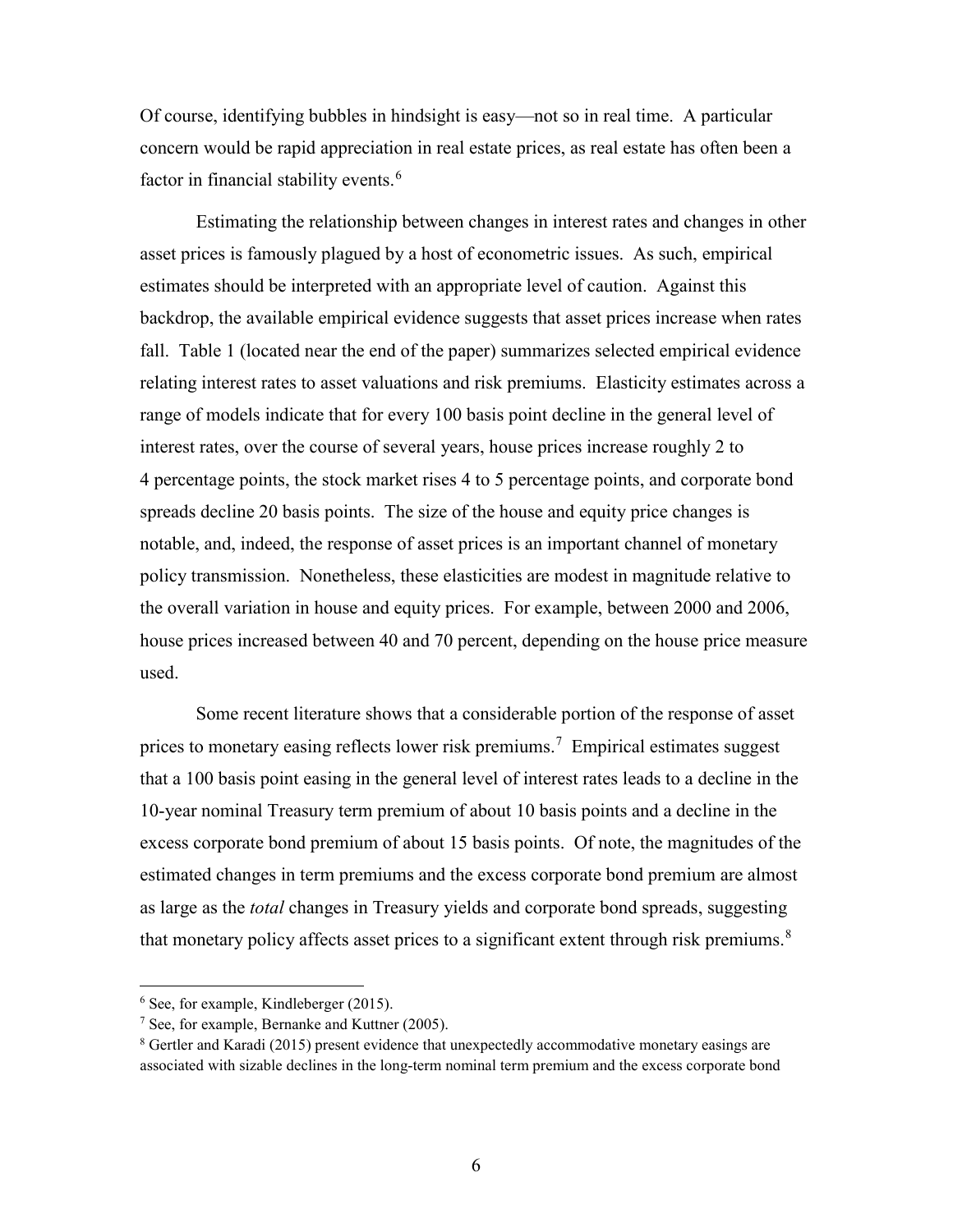Relatedly, there is a range of evidence showing that banks and other intermediaries "reach for yield" when rates are low; selected works are summarized in table 2 (located near the end of the paper). <sup>[9](#page-7-0)</sup> Reach-for-yield comes in a variety of forms; a typical example is holding assets with lower credit quality or less liquidity to earn a higher yield.<sup>[10](#page-7-1)</sup> For example, banks often loosen credit standards in response to lower rates, which can also boost asset valuations. While some of this loosening represents the risk-taking channel of monetary policy and is the intended result of policy easing when the economy needs support, this can go too far when economic activity strengthens, leading to weak standards and terms and potential outsized credit losses in a subsequent downturn.

Despite this evidence, the longer-run effect of low rates on financial vulnerabilities is uncertain. Some part of reach-for-yield may be temporary, as financial intermediaries such as pension funds and insurers that made long-term commitments to pay high nominal rates face pressure to reach for yield. This incentive should fade as old commitments mature and new commitments are made at lower nominal rates. In addition, a strand of recent research has pointed to a channel through which lower rates might contribute to *lower* vulnerabilities, partly reflecting that lower rates reduce the migration of intermediation to institutions outside the banking system.<sup>[11](#page-7-2)</sup>

 $\overline{a}$ 

premium. Gilchrist, López-Salido, and Zakrajšek (2015) show that easings were associated with modest declines in the term premium during the pre–Global Financial Crisis period, but much larger declines post-crisis.<br><sup>9</sup> Daniel, Garlappi, and Xiao (2018) present evidence of "reach for income" by dividend-seeking retail

<span id="page-7-0"></span>investors when interest rates decline, but the magnitude of portfolio reallocations (to high-yielding equities and mutual funds) is fairly modest. Using incentivized laboratory experiments with students and others, Lian, Ma, and Yang (2019) show that students make moderate shifts toward riskier assets when the risk-free rate is lower, even when risks and risk premiums remain the same.

<span id="page-7-1"></span> $10$  On reach-for-yield in the corporate bond market, see Becker and Ivashina (2014) and Chen and Choi (2019).<br><sup>11</sup> See Drechsler, Savov, and Schnabl (2017, 2019) and Driscoll and Judson (2013).

<span id="page-7-2"></span>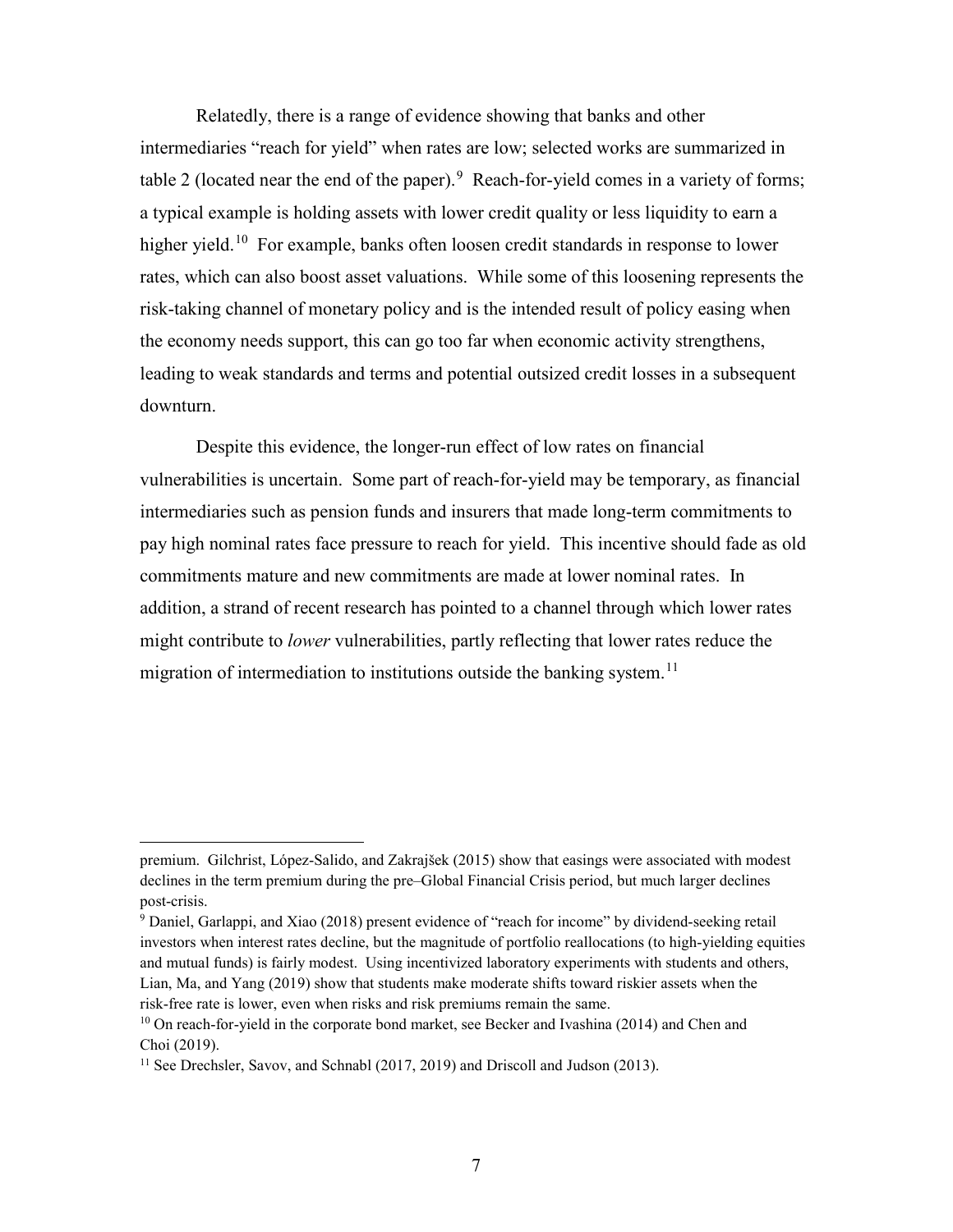#### **Household and business leverage**

Borrowing and bank credit have long been linked to monetary policy; traditional bank credit models made this link explicit.<sup>[12](#page-8-0)</sup> More modern investigations of the relationship between monetary policy and borrowing focus on other ideas, such as the financial accelerator of monetary policy or the response of business borrowing to monetary policy surprises.

Additional debt likely increases the financial system's vulnerability to an unexpected adverse shock. Of course, high rates make borrowing expensive; low rates make it cheap. With cheap debt comes more borrowing, which can be too much of a good thing if it creates financial vulnerabilities. Empirically, most financial instability events in the United States and abroad are characterized by large, debt-financed increases in asset prices that are followed by a sharp drop in asset prices.<sup>[13](#page-8-1)</sup> Reflecting this empirical regularity, some evidence shows that debt growth increases vulnerabilities and significantly affects the probability of an ensuing financial crisis.<sup>[14](#page-8-2)</sup> As has been the case in the United States, mortgage debt, in particular, appears linked to boom-and-bust cycles; effects can be magnified by interactions with liquidity supply.<sup>15</sup>

One way to gauge the importance of debt growth on financial vulnerabilities is the effect on the probability of a crisis. Empirically, the effect of debt growth on the probability of a crisis is not large. For example, the median of a range of estimates of the

<span id="page-8-0"></span> $12$  For example, the 1977 Federal Reserve Reform Act, which forms the basis of the dual mandate, directs the Federal Reserve to "maintain long run growth of the monetary and credit aggregates commensurate with the economy's long run potential to increase production, so as to promote . . . the goals of maximum employment, stable prices, and moderate long-term interest rates"; see Federal Reserve Reform Act of 1977, Pub. L. No. 95–188, 91 Stat. 1387 (1977), quoted text in § 202.<br><sup>13</sup> The three most significant financial instability events in the United States, at least since the Federal

<span id="page-8-1"></span>Reserve was founded, are the stock market crash of 1929, the S&L (savings and loan) and banking and thrift crises of the 1980s, and the Global Financial Crisis of 2008 to 2009. All three episodes were characterized by a large fluctuation in asset prices, high leverage, and extensive maturity transformation. 14 See Jordà, Schularick, and Taylor (2013) and Krishnamurthy and Muir (2017).

<span id="page-8-3"></span><span id="page-8-2"></span><sup>&</sup>lt;sup>15</sup> See Mian, Sufi, and Verner (2017) and Goldberg (forthcoming).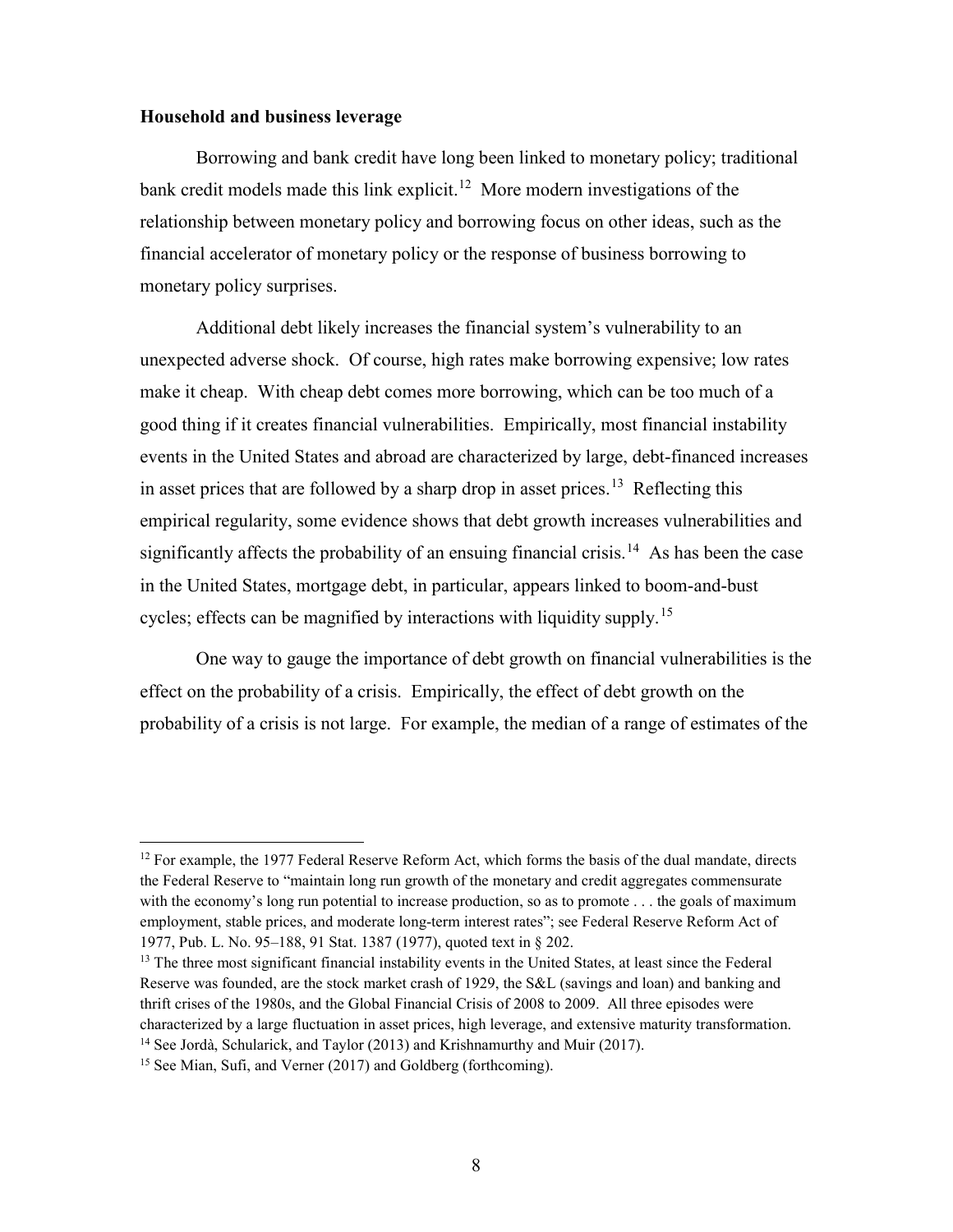response of mortgage credit to monetary policy suggests that a 100 basis point policy rate easing leads to only a 30 basis point increase in the probability of a crisis.<sup>[16](#page-9-0)</sup>

## **Financial leverage and funding risk**

Financial leverage and its connection to the level of the short rate has been cited not only as an important channel of monetary policy transmission, but also as a potential source of financial vulnerabilities.<sup>17</sup> Just as with businesses and households, low rates make borrowing cheap for intermediaries. As such, institutions such as dealers that rely on market funding can do so at lower cost when rates are low and then lend on these funds to other financial intermediaries or real investors. That said, some of the profitability of this trade depends on a reasonably steep yield curve. In a low r\* environment, the yield curve may be flatter than historically was the case, which could damp vulnerabilities stemming from this channel.

More narrowly, an often-cited risk of low interest rates is related to the franchise value of banks and other institutions engaged in maturity transformation.<sup>18</sup> Bank profits depend partly on net interest margins. Because retail deposit rates are generally constrained at the ELB—and so would likely not fall as much as rates on loans—net interest margins could narrow. As a result, banks' future profitability could decline, thus negatively affecting capital levels and reducing franchise value. The erosion of capital levels could leave banks vulnerable to shocks. Furthermore, lower franchise value could lead to reach-for-yield and increased risk appetite, further exposing the financial system to the vulnerabilities described earlier.

While low rates may lead to reach-for-yield behavior, they may also reduce incentives to engage in liquidity and maturity transformation, as the yield curve will be

<span id="page-9-0"></span> <sup>16</sup> See Jordà, Schularick, and Taylor (2017); Musso, Neri, and Stracca (2011); and Kiley (2018). These estimates may be subject to small sample problems; estimates should be interpreted accordingly.  $17$  See Adrian and Shin (2010).

<span id="page-9-2"></span><span id="page-9-1"></span><sup>&</sup>lt;sup>18</sup> See Bank for International Settlements (2018) for a detailed discussion of the effect of low rates on banks, insurance companies, and pension funds. For declines in franchise value and risk-taking by banks in the 1980s, see Keeley (1990).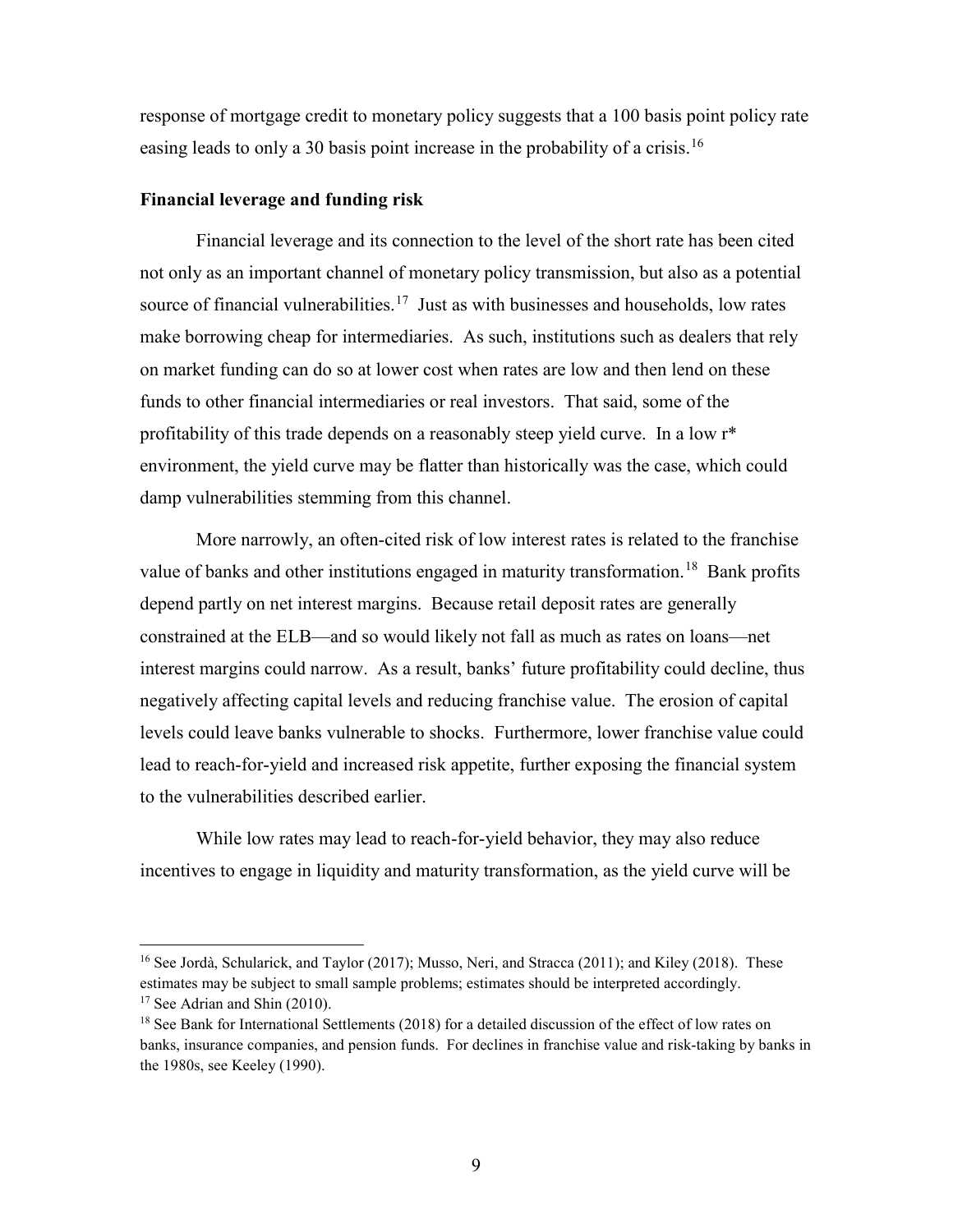flatter because of low real rates and low expected inflation.<sup>[19](#page-10-0)</sup> Consequently, that particular source of financial vulnerability may decline. Which effect is quantitatively more important is not clear and may vary over time.

## **II. Financial Stability Implications of Strategies and Tools**

This section reviews the potential financial stability implications of several of the strategies and tools reviewed in other papers.<sup>[20](#page-10-1)</sup> It also discusses macroprudential and supervisory tools. With the caveat that the analysis is subject to a great deal of uncertainty, while use of these strategies and tools could entail some financial stability risks, these potential costs are likely small relative to the economic and financial stability benefits. Of course, there is likely a range of costs and benefits of using these strategies; prudent risk management suggests weighing the degree of accommodation against the potential for increased vulnerabilities. Relatedly, although monetary policy stimulates the economy in part by encouraging risk-taking, excessive risk-taking may be a greater or lesser concern at different points over the business cycle.<sup>[21](#page-10-2)</sup>

We discuss makeup strategies, FG, BSP, and macroprudential and supervisory tools, reviewing the costs and benefits of each.

## *Makeup Strategies*

We first focus on "makeup strategies," or monetary policy strategies that aim to offset, at least in part, past misses of inflation from its objective.

If makeup strategies generate financial stability vulnerabilities, intuition suggests these would most likely become salient during the makeup period, although experience with these strategies is minimal. In particular, makeup strategies may require accommodative monetary policy and thus low rates well into economic recoveries, possibly generating overly optimistic macroeconomic expectations and excessive risktaking and leverage. Should leverage or other vulnerabilities become elevated, a drop in asset prices or other shocks may lead to financial instability. In addition, if financial

<span id="page-10-0"></span> $19$  See Woodford (2016).

<span id="page-10-1"></span> $20$  See Arias and others (2020) and Hebden and others (2020).

<span id="page-10-2"></span><sup>21</sup> See Chodorow-Reich (2014).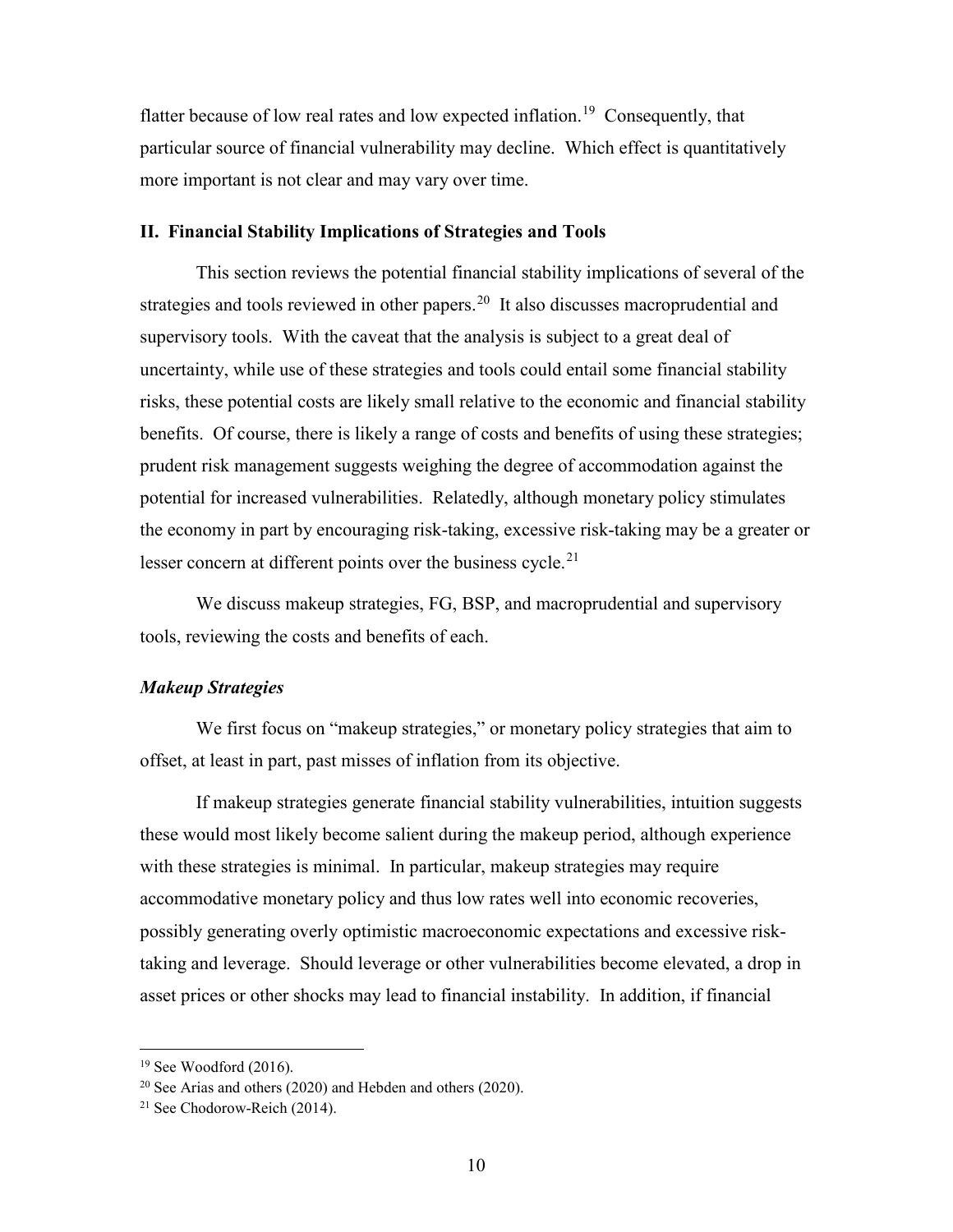institutions acquire low-yielding assets during the low-inflation period, they may experience losses on these assets during the higher-inflation period. These risks could be important; however, we have little relevant experience with these conditions.

In addition, concerns about rising debt and excessive risk-taking should be evaluated in light of how much lower interest rates will be under makeup strategies than under the existing "bygones be bygones" framework. Makeup strategies may have modest effects on the level of interest rates over the business cycle. At the same time, scenario analysis suggests that interest rates under a makeup strategy would be lower than under the current framework over significant portions of an expansion. As shown in figure 1, following a mild recession under an average inflation targeting rule, the real 10-year yield deviates from the baseline path by up to 50 basis points during the recovery.<sup>[22](#page-11-0)</sup> As shown in figure 2, FG that promises to delay departure from the ELB only after the economy returns to 2 percent inflation leaves rates lower for a protracted period: The real 10-year Treasury yield is 50 basis points below the baseline, on average, during the decade after the recession ends.

These lower yields would likely support a stronger recovery, and they could also generate additional borrowing and financial leverage. The magnitudes of the increases in vulnerabilities would likely be moderate relative to the types of credit booms that have preceded financial instability. As a result, such conditions do not seem to suggest makeup strategies should be avoided. However, they point to the potential value of escape clauses should vulnerabilities materialize in unexpected ways, as discussed later.

Makeup strategies may affect financial stability in the opposite manner—by being too successful and generating an unwelcome rise in inflation that requires a sharp tightening in policy and potentially abrupt shifts in expectations and financial markets. One longer-term financial stability risk from a makeup strategy could arise if, during the

<span id="page-11-0"></span> $^{22}$  Figure 1 reproduces analysis in Arias and others (2020). Figure 2 reproduces analysis of Chung and others (2020). Of note, there are several differences between the scenarios and models studied in figures 1 and 2. The purpose here is to provide an assessment of the potential quantitative effects of these alternative strategies rather than to compare the effects of threshold-based FG and average inflation targeting strategies.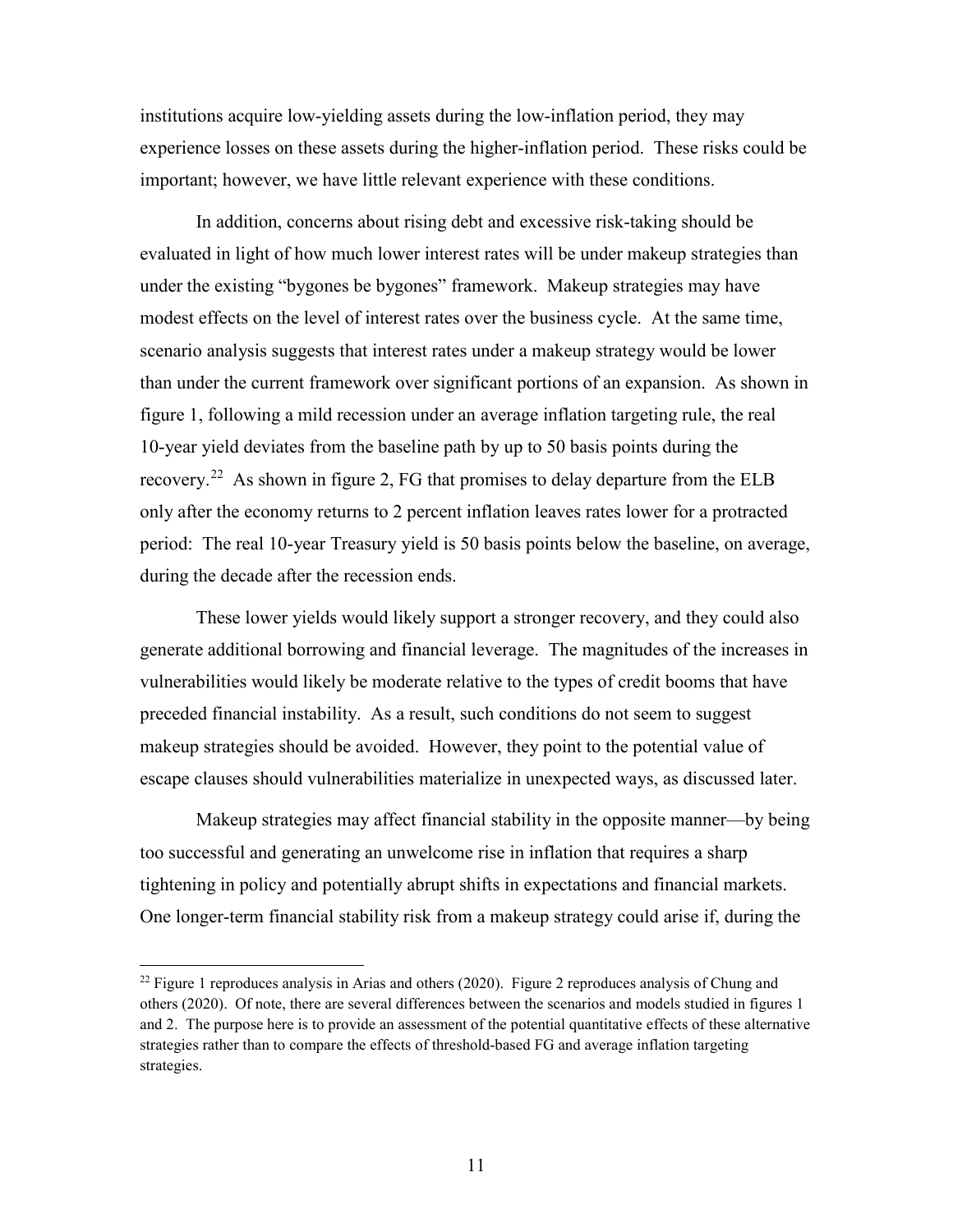high inflation period, inflation expectations become unanchored and drift significantly above 2 percent.<sup>[23](#page-12-0)</sup> The probability of a high inflation outcome depends heavily on the credibility of the Committee; with credibility, the probability of inflation expectations becoming unanchored is likely to be small.

Even with these potential concerns, it is important to recognize that makeup strategies may contribute positively to financial stability. Forgoing a makeup strategy could result in low nominal rates for even longer, perhaps reflecting a drift down in inflation expectations or subdued growth. Lower inflation expectations and a weak economy can be problematic for financial stability through a number of channels, including debt deflation or weaker intermediary and borrower balance sheets.<sup>[24](#page-12-1)</sup>

## *Monetary Policy Tools*

We next turn to the monetary policy tools that could be used to achieve the goals of a makeup strategy once the policy rate has reached the ELB, and we discuss the implications of their use for financial stability. Broadly, a number of these tools support the goals of the strategy by affecting the level of interest rates and the slope of the yield curve. Whether these tools affect financial vulnerabilities depends on whether the changes to interest rates are large enough to affect asset valuations and financial intermediaries' balance sheets. Consequently, an overarching question is, "Are potential changes in the level or slope of the yield curve large enough to affect asset values or financial institution balance sheets?" The available empirical evidence suggests those changes are not large enough to contribute materially to financial vulnerabilities. That said, there are a few potential exceptions, which we review below.

<span id="page-12-0"></span><sup>&</sup>lt;sup>23</sup> The high inflation of the 1970s, combined with the prevailing set of financial regulations (Regulation Q, for example), was a major factor in the financial instabilities of the 1970s and early 1980s.

<span id="page-12-1"></span><sup>&</sup>lt;sup>24</sup> Sheedy (2014) argues that nominal gross domestic product (GDP) targeting, which, in part, is a makeup strategy, improves the functioning of financial markets because most debt is nominal. Koenig (2012) highlights the connection between nominal GDP targeting and a traditional Taylor rule. Gomes, Jermann, and Schmid (2016) present evidence that debt deflation is an important channel for the transmission of shocks.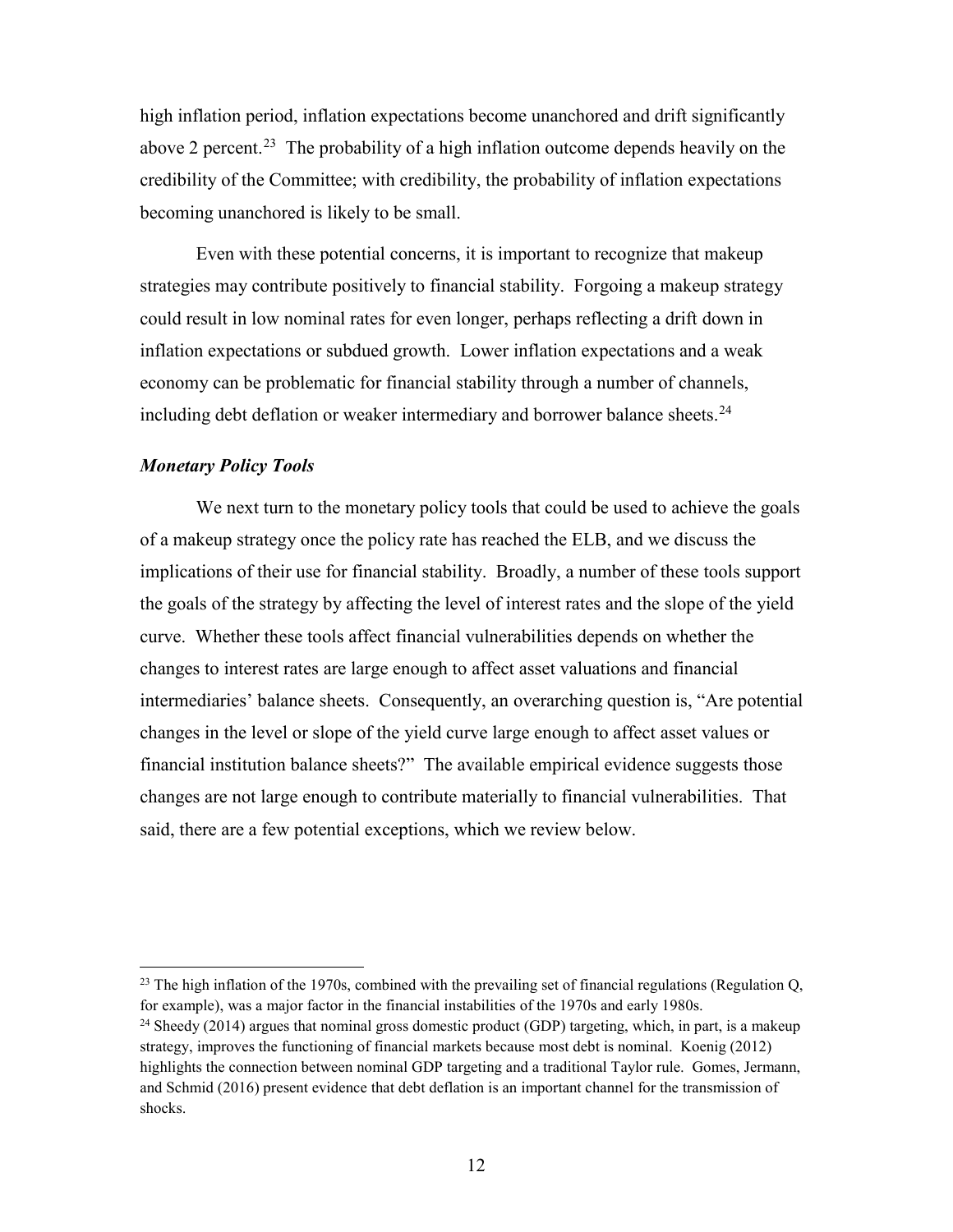#### **Forward guidance at the effective lower bound**

Forward guidance at the ELB intends to reduce uncertainty about the future path for the federal funds rate and drive the expectations of the private sector toward the announced path. By doing so, FG can provide additional policy accommodation despite the ELB constraint. In turn, this accommodation supports the economy, which is a force for reducing financial stability concerns.

With FG leaving rates low for long at the ELB, financial institutions may come under pressure to reach for yield, which raises the concerns discussed earlier regarding low interest rates. Some evidence suggests that U.S. money funds apparently responded to FG by extending into riskier assets, holding less diverse portfolios, reducing fees, and exiting the market.<sup>[25](#page-13-0)</sup>

Another concern is that low uncertainty about monetary policy can lead to muted financial market volatility and a buildup in leverage. One channel identified in a precrisis context for this development to occur is through value-at-risk considerations. Specifically, the ratio of value at risk to equity is observed to be relatively constant over the business cycle. Should market volatility decrease, this decline has the effect of both pushing down value at risk and increasing the value of equity. In turn, intermediaries lever up to bring the ratio back toward its steady-state value.<sup>[26](#page-13-1)</sup>

Formal empirical evidence regarding the financial stability effects of FG at the ELB is scant. In broad terms, however, the federal funds rate was held at the lower bound for nearly seven years, with a number of episodes of FG used to communicate to the public information about the FOMC's reaction function and views regarding the future path of policy. While pockets of vulnerabilities appeared during this period—most notably in leveraged lending—overall vulnerabilities were assessed to be moderate. A caveat to this episode is that the economy was recovering from the Global Financial Crisis for the bulk of that period, and so some of the excesses that could be associated with an economy "running hot" would be less likely to materialize. Furthermore, the FG

<span id="page-13-0"></span><sup>&</sup>lt;sup>25</sup> See Di Maggio and Kacperczyk  $(2017)$ .

<span id="page-13-1"></span> $^{26}$  See Adrian and Shin (2010). The Basel Accords have replaced value at risk with expected shortfall, but both measures are sensitive to decreases in market volatility.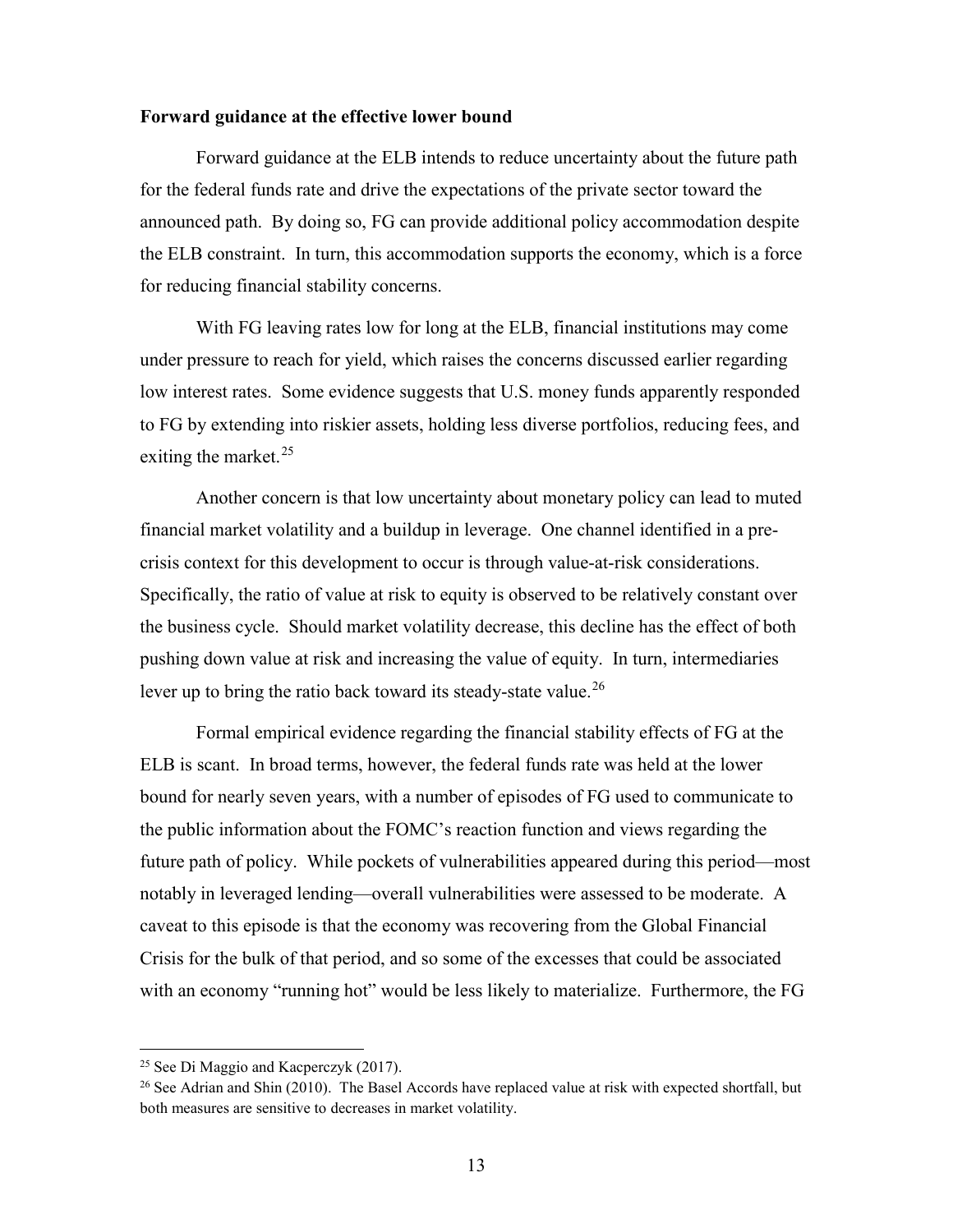was used during a period in which bank supervision and regulation were being tightened, which limited banks' ability to take additional risk until they could identify new gaps in the rules.

## **Balance sheet tools**

BSP is a tool that the Committee could use to provide monetary policy stimulus in situations in which the federal funds rate is at or near its ELB. BSP has been used only during a few episodes of the Federal Reserve's history, leading to limited empirical evidence of its effects.<sup>27</sup> However, this evidence, plus some theory, has identified a number of costs and benefits of BSPs.<sup>28</sup>

BSPs reduce longer-term interest rates. Because many businesses and households borrow long term, quantitative easing (QE) might encourage borrowing disproportionately more than changes to the policy interest rate. In addition, the reduction in longer-term interest rates can flatten the yield curve. A flatter yield curve can disrupt the business models of financial institutions (such as pension funds and life insurance companies) that depend on positive long-run returns. Although a relatively flat yield curve has not, to date, constrained the Committee's actions much, it has reportedly constrained the aggressiveness of the Bank of Japan's asset purchases.

At the same time, a flatter yield curve can lessen the quantity of maturity transformation. Because the interest rate spread between longer-term assets and shorter-term liabilities narrows, intermediaries find it less profitable to engage in this activity.<sup>[29](#page-14-2)</sup>

Likely related to the flat yield curve, there is some evidence that QE leads to reach-for-yield behavior and narrowing of risk premiums for both Treasury securities and other instruments.<sup>[30](#page-14-3)</sup> Some empirical research suggests that banks most affected by QE

<span id="page-14-0"></span> $27$  The three major episodes that used BSPs were large-scale open market operations during the Great Depression, Operation Twist in the 1960s, and the large-scale asset purchases during the Global Financial Crisis.

<span id="page-14-1"></span> $^{28}$  See Carlson and others (2020) on issues in the use of the balance sheet tool.

<span id="page-14-2"></span><sup>&</sup>lt;sup>29</sup> Of course, maturity transformation has its pluses, too—maturity transformation is one of the principal activities of banks, and this activity supports economic growth.<br><sup>30</sup> See Kashyap and Seigert (2020), Li and Wei (2013), and Gagnon and others (2011).

<span id="page-14-3"></span>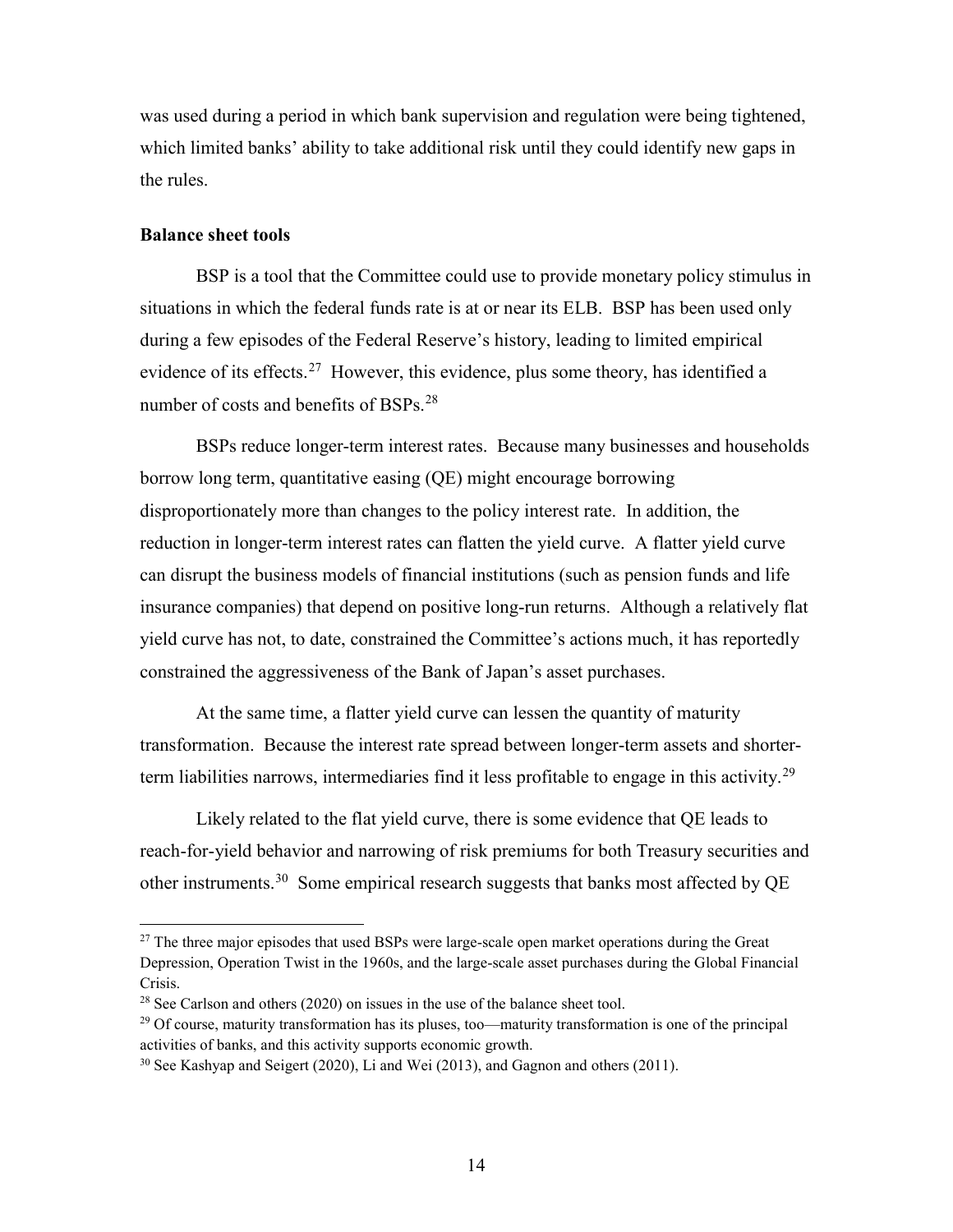eased lending standards and made riskier loans. Other evidence suggests that corporate bond portfolios move toward riskier instruments.<sup>31</sup> While this risk-taking channel is one way in which monetary policy can be effective, that same channel can generate financial vulnerabilities. The evidence on excessive risk-taking by financial and nonfinancial firms during QE suggests that while some reaching for yield may have occurred, it did not pose a serious concern.<sup>[32](#page-15-1)</sup>

There are some financial stability benefits from QE. The increase in reserves from QE boosts bank liquidity. Furthermore, in past experience, much of the rise in reserves occurred at the largest banks and at branches of foreign banks, the institutions with the largest effect on financial stability. In addition, and on net, overall private-sector duration risk is reduced by BSPs.<sup>33</sup> The provision of safe assets by the central bank through reserves and reverse repurchase agreements, or repos, has the potential to "crowd out" unstable private-sector money creation.<sup>34</sup> And, finally, many of the possible financial stability concerns that were raised in advance of the implementation of QE did not materialize.

## **Yield curve control tools**

Yield curve control (YCC) tools are a type of BSP that can be used in conjunction with FG and can be directed at the short or long end of the yield curve. Financial stability concerns for YCC tools are similar to those for BSPs. One difference is the extent to which preferred habitat motives coincide with financial stability concerns. For example, pension funds and other institutional investors reportedly prefer specific maturities—if they did not, BSPs generally and YCC tools specifically would be less effective. To the extent that these institutions were unable or unwilling to switch to

<span id="page-15-0"></span> $31$  Chen and Choi (2019) demonstrate that yields on bonds that were more likely to be subject to reach-foryield behavior reacted more to LSAP (large-scale asset purchase) announcement effects than bonds that were not.

<span id="page-15-1"></span><sup>32</sup> See Kuttner (2018).

<span id="page-15-2"></span> $33$  See Woodford  $(2016)$ .

<span id="page-15-3"></span><sup>&</sup>lt;sup>34</sup> See Greenwood, Hanson, and Stein (2016). Gorton and He (2016) offer a caveat: If QE is concentrated in Treasury securities, safe collateral is removed from the market, and investors will create risky alternatives to satisfy collateral needs.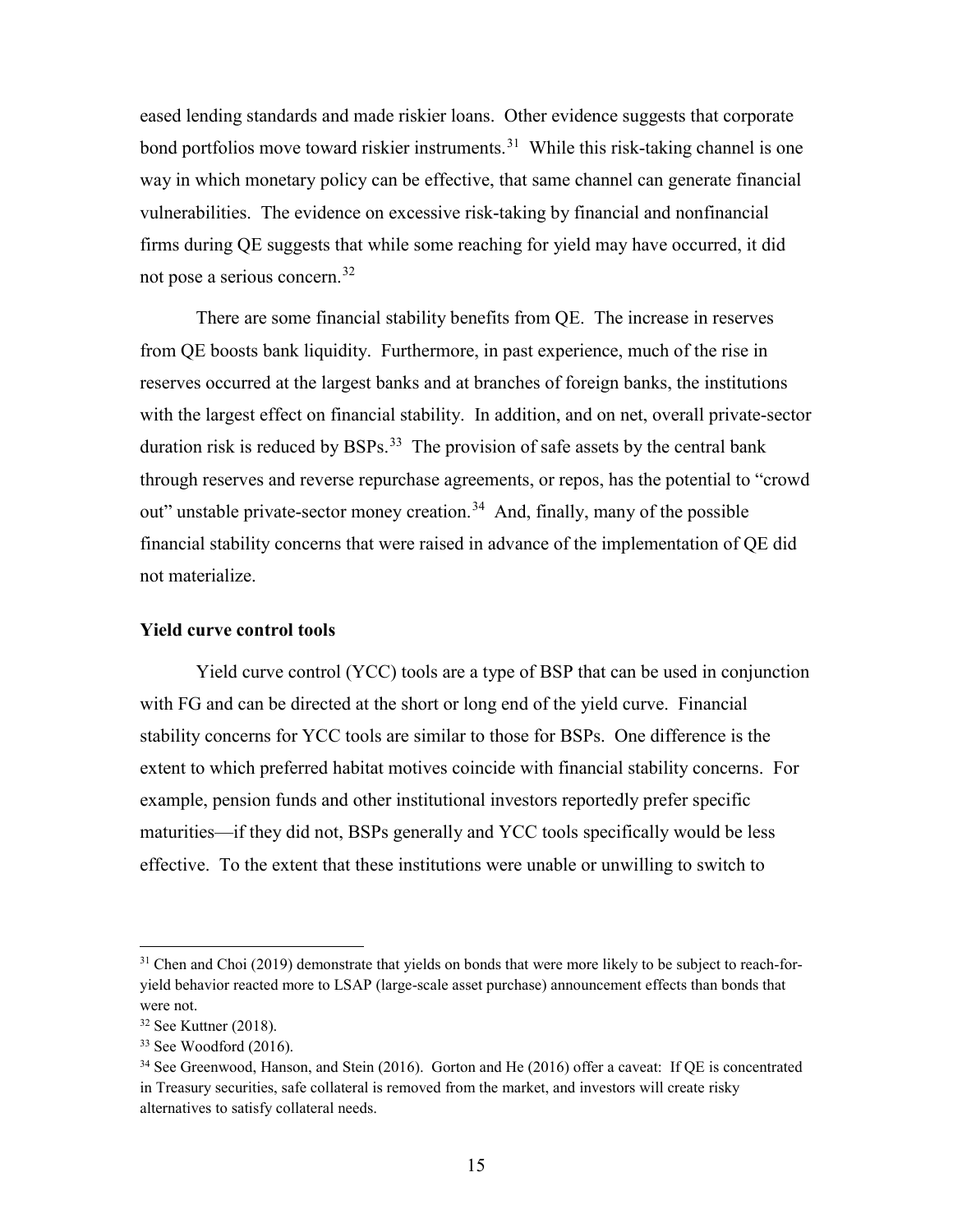assets of similar safety but different maturity, and instead substitute assets with less safety and similar maturity, YCC could have financial instability implications.

The most salient evidence regarding YCC comes from recent Bank of Japan operations. There, the commitment to target 10-year bond yields created some operational and liquidity problems because of the dominance of the Bank of Japan in market segments where purchases were concentrated. In addition, the flat yield curve led pensions and life insurance companies to take on somewhat greater risk by purchasing foreign bonds and super-long Japanese government bonds.

## **Negative interest rates**

Financial stability risks from negative interest rate policy (NIRP) are similar to those from low rates but with a few additional concerns. For example, the implementation of NIRP in the United States could cause some problems for the operation of money markets. Evidence from the Comprehensive Capital Analysis and Review (CCAR) stress tests and from experience abroad suggests that NIRPs reduce bank profitability at exposed institutions.<sup>35</sup> Negative rates have squeezed banks' profit margins as their lending rates have declined more than their funding costs, because retail deposit rates have generally remained nonnegative. That effect was partly offset by improved bank balance sheets, as asset values increased and nonperforming loans were contained.<sup>[36](#page-16-1)</sup> However, with these positive effects likely transitory, there is concern that bank profits could come under greater pressure as negative rate regimes persist.<sup>[37](#page-16-2)</sup>

<span id="page-16-0"></span><sup>&</sup>lt;sup>35</sup> Regarding euro-area banks, Heider, Saidi, and Schepens (2019) provide evidence that the introduction of NIRP by the European Central Bank in mid-2014 led to increased risk-taking (and less lending) with a greater reliance on deposit funding. However, Arce and others (2018) find that banks with net interest income that are adversely affected by negative rates take less risk and adjust loan terms and conditions to shore up their risk-weighted assets and capital ratios. Ampudia and Van den Heuvel (2018) find that accommodative monetary policy shocks, on average, boost bank equity prices, but this effect is reversed when interest rates are already low. Regarding the United States, Arseneau (2017) finds that the effect of negative rates depends importantly on bank business type.

<span id="page-16-1"></span><sup>&</sup>lt;sup>36</sup> In general, NIRP has modest profitability effects on banks that rely relatively more on activities that generate fee income. See Arseneau (2017).

<span id="page-16-2"></span> $37$  Brunnermeier and Koby (2018) and Eggertsson and others (2019) argue that NIRP can lead to a contraction in lending and output through negative effects on bank profitability. They use the term "reversal rate" to refer to the (negative) level of the interest rate at which these contractionary effects on bank lending outweigh the stimulative effects through other channels.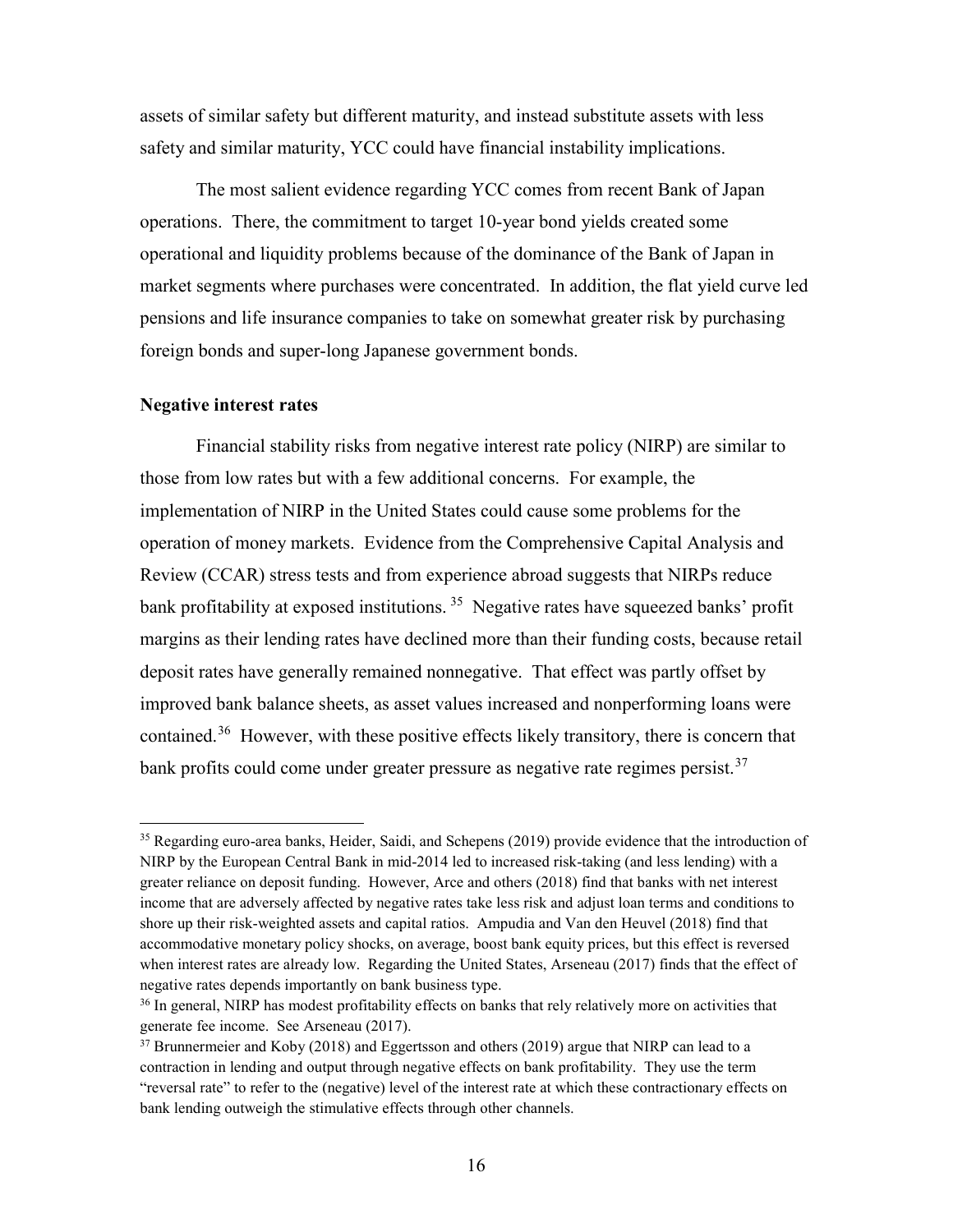#### **III. Macroprudential and Supervisory Tools**

The Federal Reserve and other regulatory agencies have a range of regulatory and supervisory tools to build financial resilience and mitigate financial vulnerabilities. Tools to build resilience include capital and liquidity requirements, along with requirements that banks make structural changes to facilitate resolution. Tools for addressing cyclical vulnerabilities include the countercyclical capital buffer (CCyB), the CCAR stress tests, bank supervisory guidance, and changes to margin requirements. The CCyB, in particular, can be activated to boost capital during good times when vulnerabilities build and released when the economy weakens to promote continued lending.

The appeal of using macroprudential and supervisory tools rather than monetary policy to address financial vulnerabilities is twofold. First, it reduces potential conflicts with macroeconomic monetary policy goals. Monetary policy is already tasked with maximum employment and price stability, and trying to meet a third goal may require sacrifices to other goals even if it was effective at dealing with financial vulnerabilities. Second, macroprudential tools can be more narrowly tailored toward a set of vulnerabilities than monetary policy tools can be. For example, in the wake of the financial crisis, regulators raised capital requirements for the largest, most interconnected institutions. In addition, in 2006, supervisory guidance was used to limit banks' commercial real estate exposures as valuations increased and terms weakened. This guidance was reiterated in late 2015 and is widely viewed as having helped tamp down commercial real estate prices.<sup>[38](#page-17-0)</sup> In addition, the 2016 money market reform appears to have eliminated much of the run risk associated with these institutions.

As the Committee has noted previously, there are, however, limits to the effectiveness of macroprudential and supervisory tools, which may be a justification for using monetary policy to address financial vulnerabilities. The first is that many of the tools, such as bank capital rules or supervisory guidance, affect only banks. Consequently, the effect on vulnerabilities may be limited if the vulnerabilities stem from or can migrate to the nonbank sector. In contrast, monetary policy affects all lenders. As

<span id="page-17-0"></span> <sup>38</sup> See Glancy and Kurtzman (2018), Basset and Marsh (2017), and Glancy and others (2019).

For additional details, see the 2015 interagency statement (SR 15-17), available on the Board's website at [https://www.federalreserve.gov/supervisionreg/srletters/sr1517.htm.](https://www.federalreserve.gov/supervisionreg/srletters/sr1517.htm)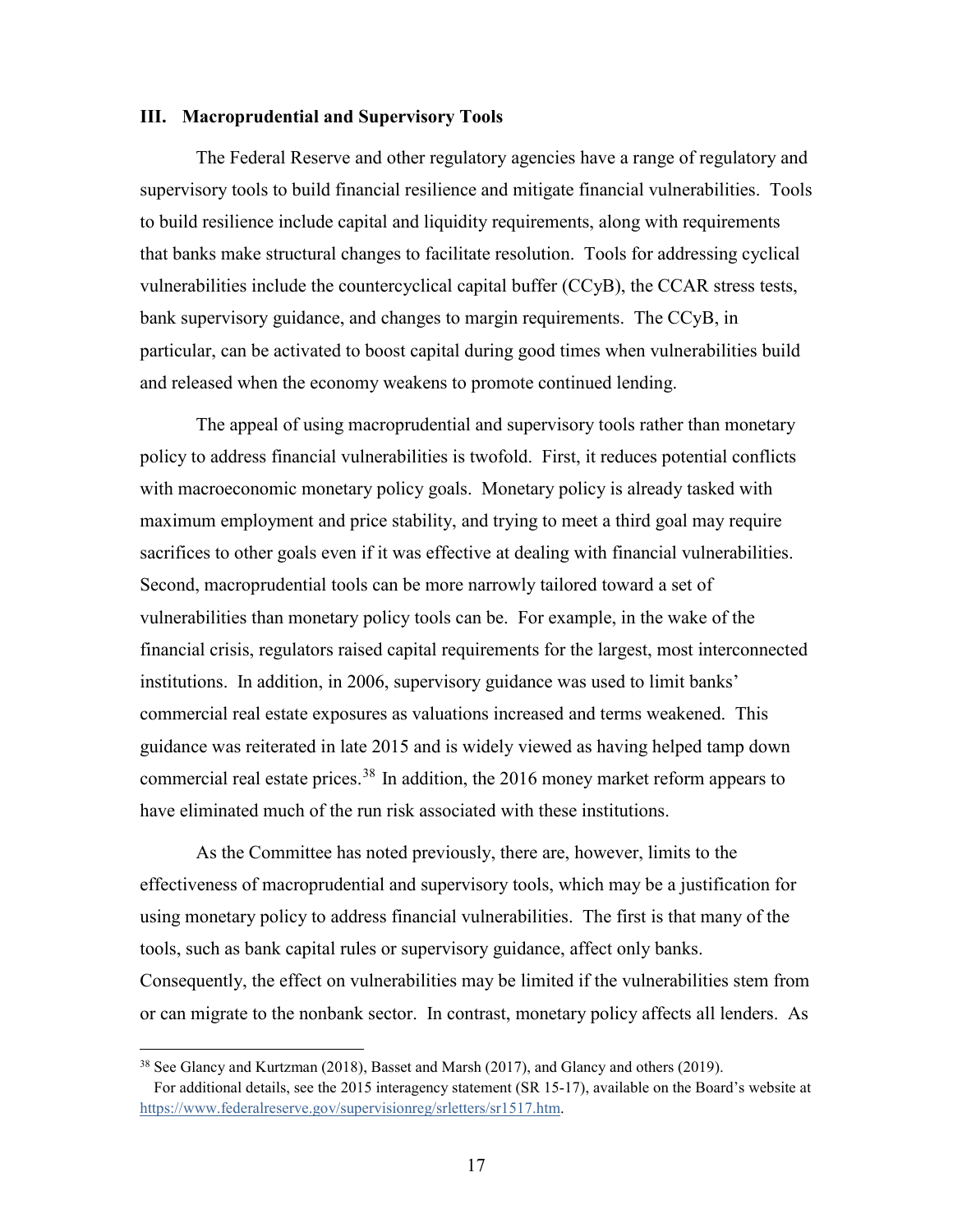former Governor Stein observed, "while monetary policy may not be quite the right tool for the job, it has one important advantage relative to supervision and regulation— namely that it gets in all of the cracks."<sup>[39](#page-18-0)</sup>

The second limit is that many of these tools require coordination with other agencies and some delay in implementation. For example, changing banking regulations usually requires some coordination and agreement among the three federal bank regulators. In addition, the Administrative Procedures Act requires that regulations go through a public process of rule proposal and public comment that, by construction, easily lasts six months or longer.<sup>[40](#page-18-1)</sup> The primary exceptions to these processes are the CCyB and the Dodd-Frank stress tests (mandated by the Dodd-Frank Wall Street Reform and Consumer Protection Act of 2010) where the stress scenario can be tailored to focus on emerging vulnerabilities, subject to the Board's framework for scenario design.

A third limit is that in the United States, unlike in some other countries, there cannot be underwriting standards that apply to borrowers, regardless of lender. Examples include minimum down-payment requirements on a mortgage or limits on corporate debt service ratios.<sup>[41](#page-18-2)</sup> Here, the problem is that if regulators try to impose such limits indirectly, by restricting lending terms used by a bank, lending can migrate to a nonbank—a potentially less prudentially regulated—entity.

## **IV. Communication Strategies**

The effects of monetary policy on financial stability will depend importantly on the expectations of households and firms about economic and policy variables.

<span id="page-18-0"></span> $39$  See Stein (2013), quoted text in paragraph 41. In addition, the Committee has previously debated potential situations in which monetary policy could be used to address financial vulnerabilities; many of the limitations of macroprudential tools were raised on that occasion. For more information, see the minutes of the April 2016 FOMC meeting in note 1.

<span id="page-18-1"></span> $40$  For more detailed descriptions of these tools and their limitations, see the discussions of the two tabletop exercises undertaken by the Conference of Presidents Committee on Financial Stability (Adrian and others, 2017, and Duffy and others, 2019).

<span id="page-18-2"></span><sup>&</sup>lt;sup>41</sup> The Federal Reserve Board has had the authority to set margin requirements on purchases of equities since 1934 but has not used this power since the early 1970s. This decision may be because these requirements were viewed to be ineffective; see, for example, Hsieh and Miller (1990).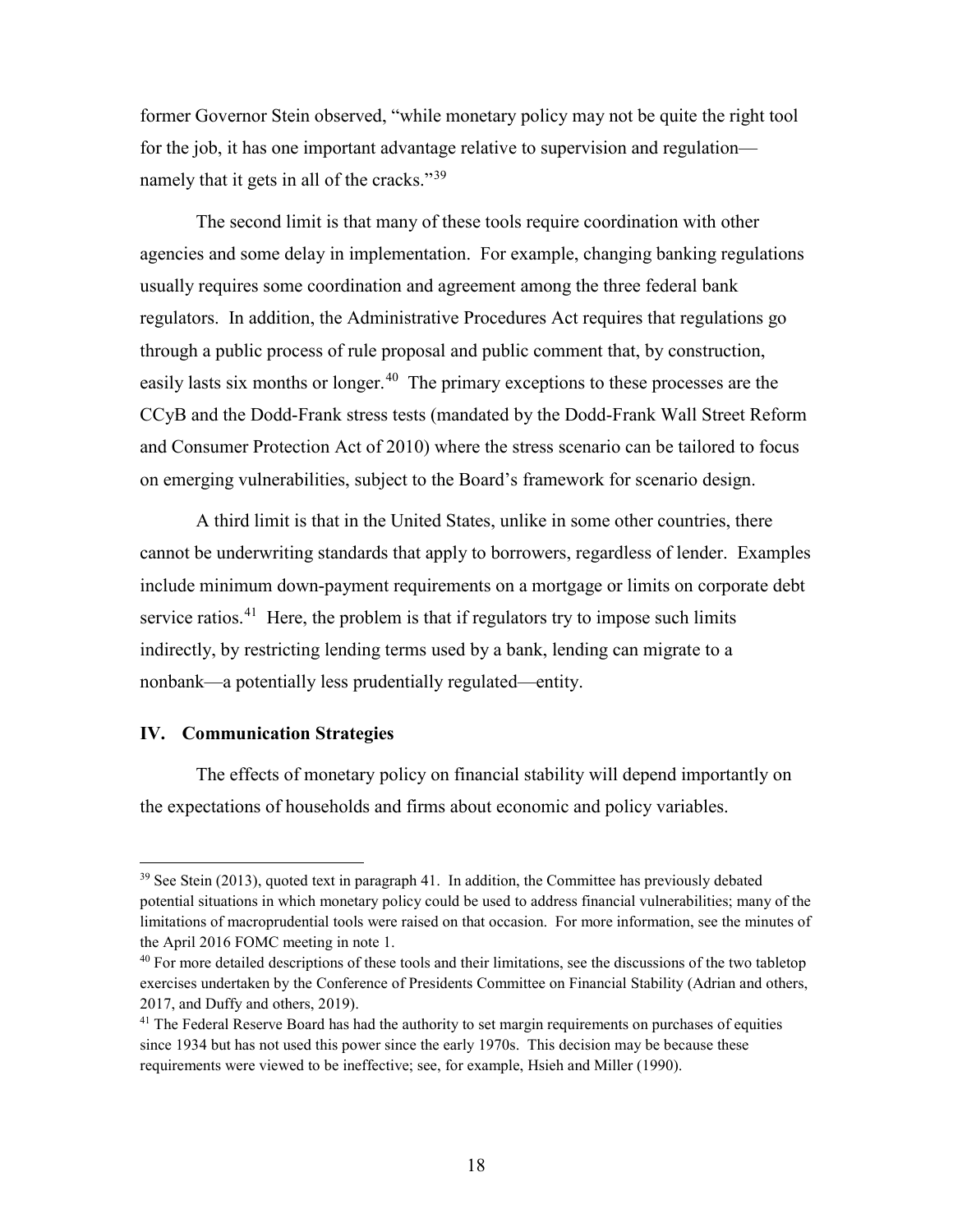Communication about monetary strategies and tools can help shape those expectations and thus influence the effect on financial stability. More narrowly, if markets do not understand how monetary policy will respond to changing economic conditions, they may position themselves in ways that make them vulnerable to interest rate changes. Thus, clear communication of the monetary policy strategy is important to reduce surprises that could lead to financial instability. Of course, certainty poses risks as well. In particular, if policymakers remove too much uncertainty regarding the expected policy path, financial intermediaries could take on positions that then lead to outsized losses with broader knock-on effects if the strongly expected path does not come to pass.  $42$ 

#### *International Experience*

Some foreign central banks have incorporated financial stability issues into their monetary policy communications to varying degrees. Although most foreign central banks have a primary mandate for price stability, many also have financial stability among their secondary mandates. For example, the ECB Treaty requires it to "contribute to the smooth conduct of policies pursued by competent authorities relating to the prudential supervision of credit institutions and the stability of the financial system" (Article 127(5)), and the Bank of Japan Act says one of its purposes "is to ensure smooth settlement of funds among banks and other financial institutions, thereby contributing to the maintenance of stability of the financial system" (Article 1).

Central banks have varied in terms of how they sought to promote financial stability. Some banks, such as the Bank of England, have a separate financial policy committee with authority over macroprudential tools, leaving the monetary policy committee to focus on macroeconomic objectives. Other central banks, such as the Swedish Riksbank and the Norges Bank, have at times incorporated financial stability considerations into how they conduct and communicate about monetary policy. In particular, both of those central banks went through periods during the past decade when they kept monetary policy tighter than was consistent with their inflation goal in order to lean against perceived financial stability risks from rapidly rising house prices and household debt. That experience is generally seen as problematic, because the monetary

<span id="page-19-0"></span> <sup>42</sup> See De Pooter and others (2018).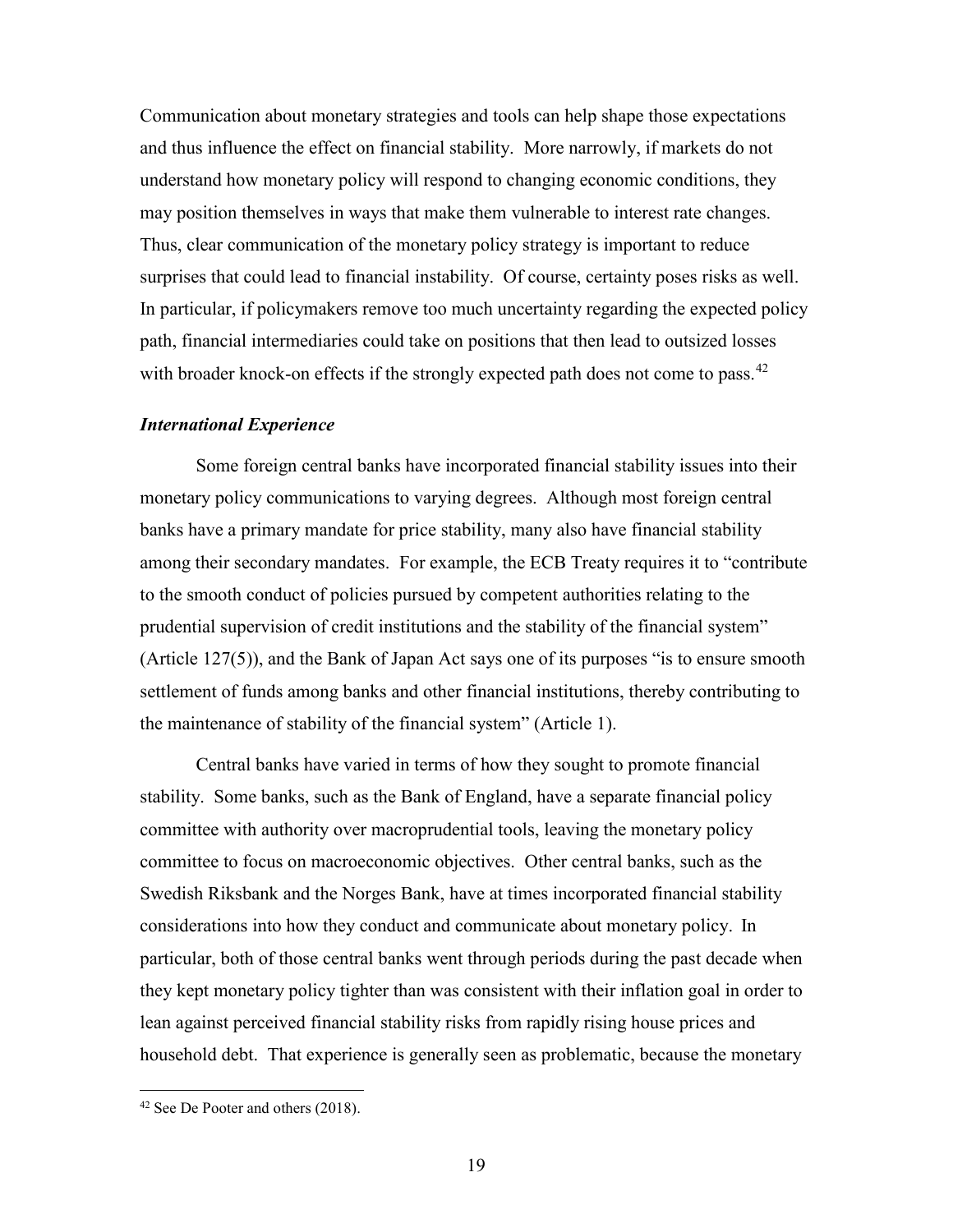policy stance could not be explained based on the inflation-targeting framework, and those central banks provided insufficient guidance on how they would balance their inflation and financial stability goals. Most foreign central banks have stated that they would use monetary policy as a response to perceived financial stability risks only if they believed that macroprudential and supervisory tools would be inadequate.

#### *Financial Stability "Escape Clauses"*

The foreign experience also provides insights regarding the use of financial instability "escape clauses." Because the evolution of financial vulnerabilities may be uncertain, the escape clause allows the central bank to deviate from a monetary policy strategy or rule if financial vulnerabilities become significant. An example of an escape clause is the Bank of England's (BOE) 2013 forward guidance linking interest rates and asset purchases to a threshold for the unemployment rate. That guidance had a "knockout" saying that such a link would cease to hold if the BOE's Financial Policy Committee judged that the stance of monetary policy posed a significant threat to financial stability that could not be contained through macroprudential and supervisory  $tools.<sup>43</sup>$  $tools.<sup>43</sup>$  $tools.<sup>43</sup>$ 

<span id="page-20-0"></span><sup>&</sup>lt;sup>43</sup> Specifically, the BOE indicated that the forward guidance would cease to hold if one of three conditions were breached, including if "the Financial Policy Committee (FPC) judges that the stance of monetary policy poses a significant threat to financial stability that cannot be contained by the substantial range of mitigating policy actions available to the FPC, the Financial Conduct Authority and the Prudential Regulation Authority in a way consistent with their objectives." See Bank of England (2013), quoted text in paragraph 5.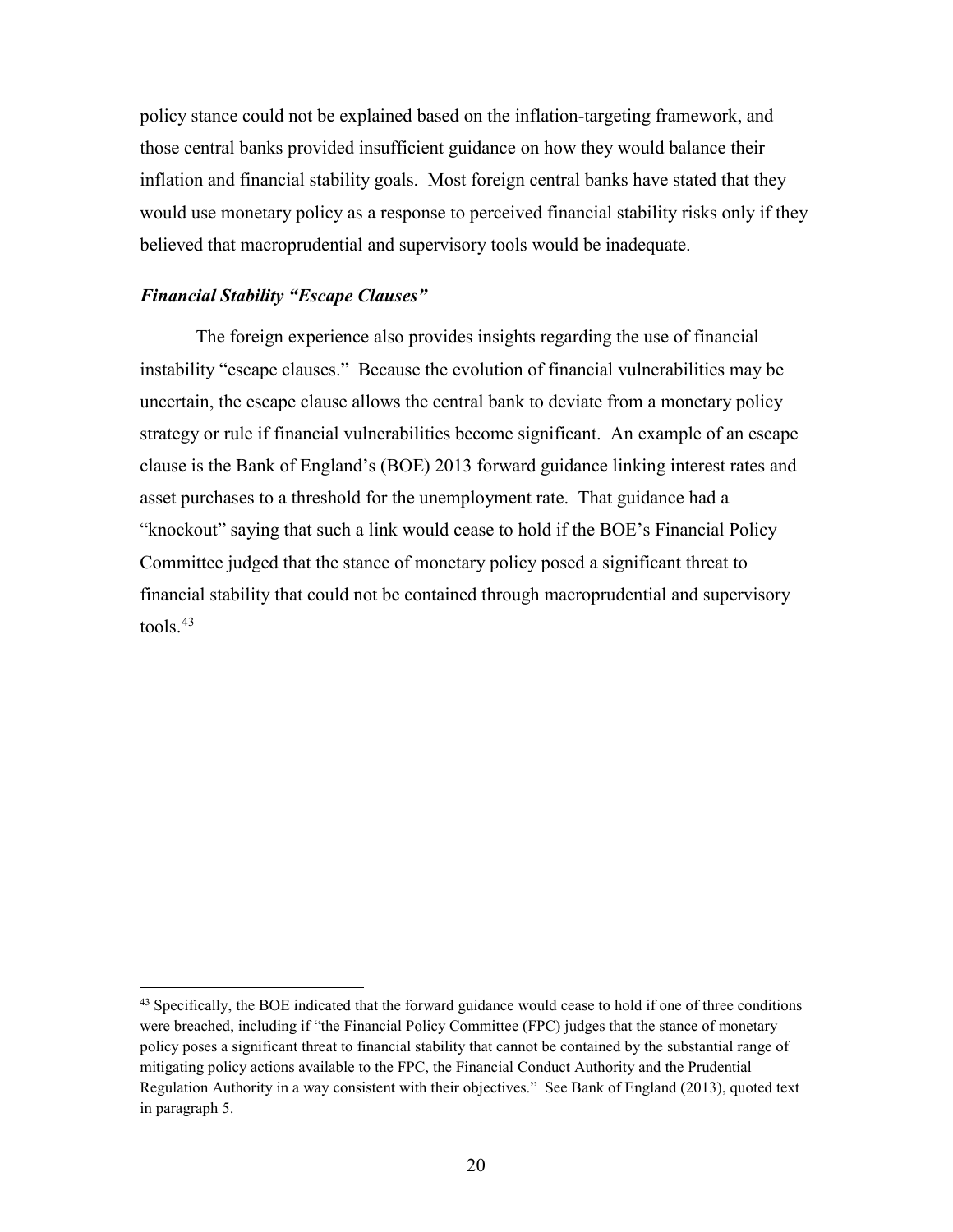# **References**

- Abreu, Dilip, and Markus K. Brunnermeier (2002). "Synchronization Risk and Delayed Arbitrage," *Journal of Financial Economics,* vol. 66 (November), pp. 341–60.
- Adrian, Tobias, Patrick de Fontnouvelle, Emily Yang, and Andrei Zlate (2017). ["Macroprudential Policy: A Case Study from a Tabletop Exercise,](https://www.newyorkfed.org/medialibrary/media/research/epr/2016/epr_2016-adrian-macroprudential-policy.pdf?la=en)" Federal Reserve Bank of New York, *Economic Policy Review,* vol. 23 (February), pp. 1–30.
- Adrian, Tobias, and Hyun Song Shin (2010). "Liquidity and Leverage," *Journal of Financial Intermediation,* vol. 19 (July), pp. 418–37.
- Ampudia, Miguel, and Skander Van den Heuvel (2018). "Monetary Policy and Bank Equity Values in a Time of Low Interest Rates," Working Paper 2199. Frankfurt: European Central Bank, November, [https://www.ecb.europa.eu/pub/pdf/scpwps/ecb.wp2199.en.pdf.](https://www.ecb.europa.eu/pub/pdf/scpwps/ecb.wp2199.en.pdf)
- Antolín-Díaz, Juan, Ivan Petrella, and Juan F. Rubio-Ramírez (2019). "Structural Scenario Analysis with SVARs," London Business School working paper. London: London Business School, May.
- Arias, Jonas, Martin Bodenstein, Hess Chung, Thorsten Drautzburg, and Andrea Raffo (2020). "Alternative Strategies: How Do They Work? How Might They Help?" Finance and Economics Discussion Series 2020-68. Washington: Board of Governors of the Federal Reserve System, August, 27.
- Arce, Óscar, Miguel García-Posada, Sergio Mayordomo, and Steven Ongena (2018). "Adapting Lending Policies When Negative Interest Rates Hit Banks' Profits," Working Paper 1832. Madrid: Banco de España, September, [https://www.bde.es/f/webbde/SES/Secciones/Publicaciones/PublicacionesSeriada](https://www.bde.es/f/webbde/SES/Secciones/Publicaciones/PublicacionesSeriadas/DocumentosTrabajo/18/Files/dt1832e.pdf) [s/DocumentosTrabajo/18/Files/dt1832e.pdf.](https://www.bde.es/f/webbde/SES/Secciones/Publicaciones/PublicacionesSeriadas/DocumentosTrabajo/18/Files/dt1832e.pdf)
- Arseneau, David M. (2017). "How Would U.S. Banks Fare in a Negative Interest Rate Environment?" Finance and Economics Discussion Series 2017-030. Washington: Board of Governors of the Federal Reserve System, March (revised July 2020), [https://dx.doi.org/10.17016/FEDS.2017.030r1.](https://dx.doi.org/10.17016/FEDS.2017.030r1)
- Bank for International Settlements (2018). "Financial Stability Implications of a Prolonged Period of Low Interest Rates," Committee on the Global Financial System Papers 61. Basel, Switzerland: BIS, July, [https://www.bis.org/publ/cgfs61.pdf.](https://www.bis.org/publ/cgfs61.pdf)
- Bank of England (2013). "Bank of England Provides Explicit Guidance Regarding the Future Conduct of Monetary Policy," press release, August 7, [https://www.bankofengland.co.uk/-/media/boe/files/news/2013/august/boe](https://www.bankofengland.co.uk/-/media/boe/files/news/2013/august/boe-provides-explicit-guidance-regarding-the-future-conduct-of-monetary-policy)[provides-explicit-guidance-regarding-the-future-conduct-of-monetary-policy.](https://www.bankofengland.co.uk/-/media/boe/files/news/2013/august/boe-provides-explicit-guidance-regarding-the-future-conduct-of-monetary-policy)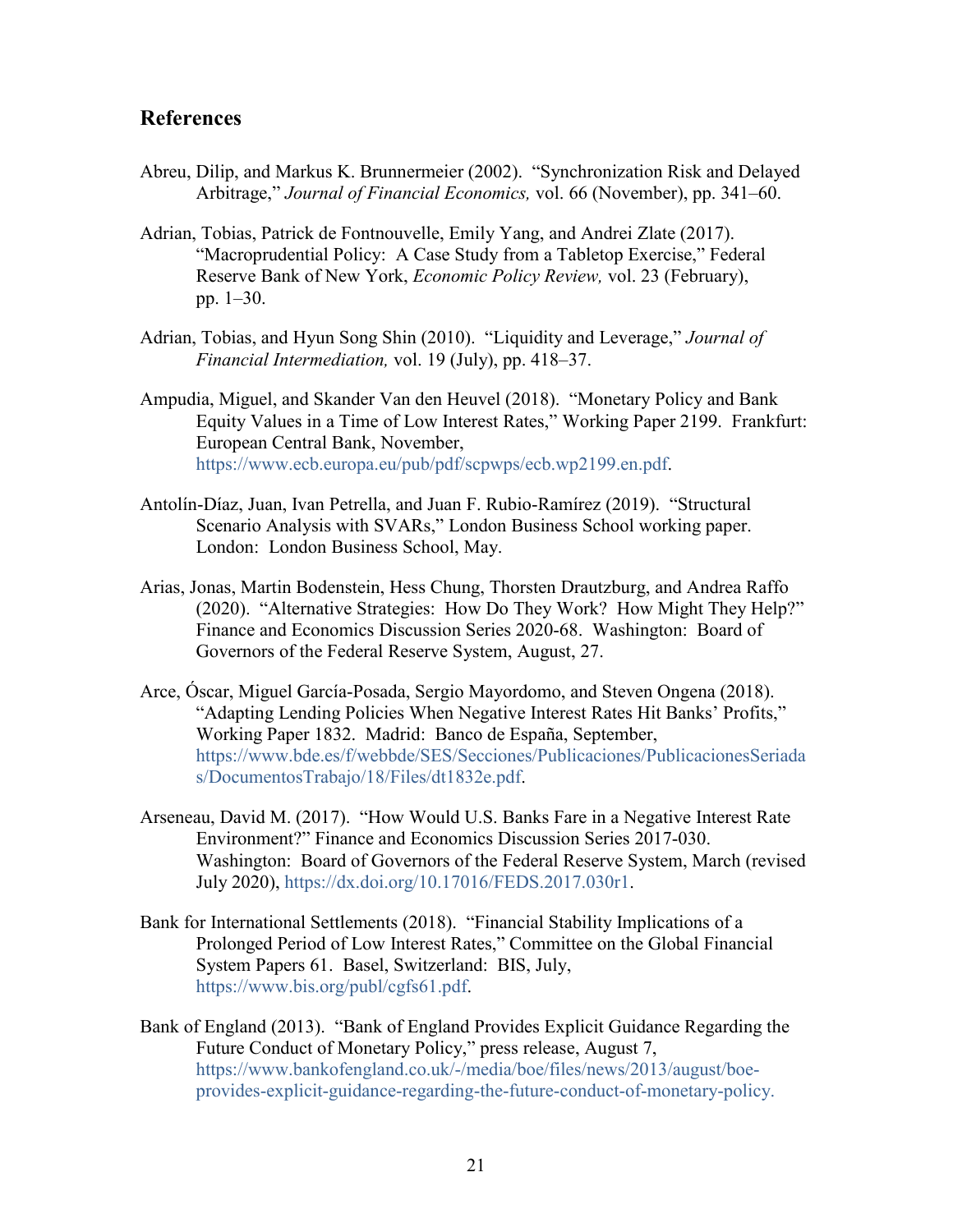- Bassett, William F., and W. Blake Marsh (2017). "Assessing Targeted Macroprudential Financial Regulation: The Case of the 2006 Commercial Real Estate Guidance for Banks," *Journal of Financial Stability,* vol. 30 (June), pp. 209–28.
- Becker, Bo, and Victoria Ivashina (2014). "Cyclicality of Credit Supply: Firm Level Evidence," *Journal of Monetary Economics,* vol. 62 (March), pp. 76–93.
- Bernanke, Ben S., Michael T. Kiley, and John M. Roberts (2019). "Monetary Policy Strategies for a Low-Rate Environment," Finance and Economics Discussion Series 2019-009. Washington: Board of Governors of the Federal Reserve System, February, [https://dx.doi.org/10.17016/FEDS.2019.009.](https://dx.doi.org/10.17016/FEDS.2019.009)
- Bernanke, Ben S., and Kenneth N. Kuttner (2005). "What Explains the Stock Market's Reaction to Federal Reserve Policy?" *Journal of Finance,* vol. 60 (June), pp. 1221–57.
- Bordalo, Pedro, Nicola Gennaioli, and Andrei Shleifer (2018). "Diagnostic Expectations and Credit Cycles," *Journal of Finance,* vol. 73 (February), pp. 199–227.
- Borio, Claudio, and Haibin Zhu (2012). "Capital Regulation, Risk-Taking and Monetary Policy: A Missing Link in the Transmission Mechanism?" *Journal of Financial Stability,* vol. 8 (January), pp. 236–51.
- Brunnermeier, Markus K., and Yann Koby (2018). "The Reversal Interest Rate," NBER Working Paper Series 25406. Cambridge, Mass.: National Bureau of Economic Research, December, [https://www.nber.org/papers/w25406.](https://www.nber.org/papers/w25406)
- Caldara, Dario, and Edward Herbst (2019). "Monetary Policy, Real Activity, and Credit Spreads: Evidence from Bayesian Proxy SVARs," *American Economic Journal: Macroeconomics,* vol. 11 (January), pp. 157–92.
- Carlson, Mark, Stefania D'Amico, Cristina Fuentes-Albero, Bernd Schlusche, and Paul Wood (2020). "Issues in the Use of the Balance Sheet Tool," Finance and Economics Discussion Series 2020-071. Washington: Board of Governors of the Federal Reserve System, August, 27.
- Chen, Qianwen, and Jaewon Choi (2019). "Reaching for Yield and Bond Returns," University of Illinois at Urbana-Champaign working paper, November.
- Chen, Andrew Y., Eric C. Engstrom, and Olesya V. Grishchenko (2016). "Has the Inflation Risk Premium Fallen? Is It Now Negative?" FEDS Notes. Washington: Board of Governors of the Federal Reserve System, April 4, [https://dx.doi.org/10.17016/2380-7172.1720.](https://dx.doi.org/10.17016/2380-7172.1720)
- Chodorow-Reich, Gabriel (2014). "Effects of Unconventional Monetary Policy on Financial Institutions," *Brookings Papers on Economic Activity,* Spring, pp. 155–204, [https://www.brookings.edu/wp](https://www.brookings.edu/wp-content/uploads/2016/07/2014a_ChodorowReich.pdf)[content/uploads/2016/07/2014a\\_ChodorowReich.pdf.](https://www.brookings.edu/wp-content/uploads/2016/07/2014a_ChodorowReich.pdf)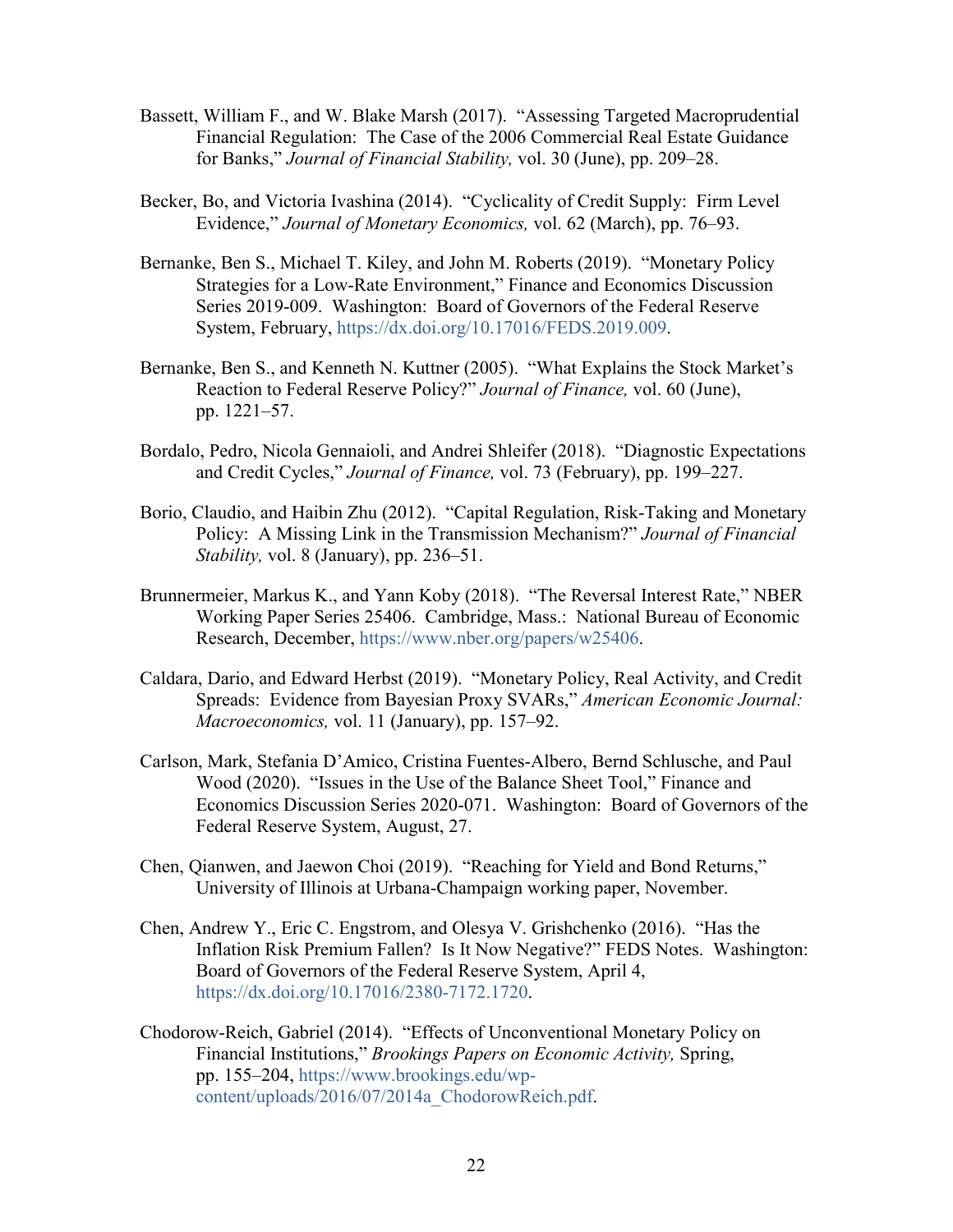- Chung, Hess, Etienne Gagnon, Taisuke Nakata, Matthias Paustian, Bernd Schlusche, James Trevino, Diego Vilán, and Wei Zheng (2019). "Monetary Policy Options at the Effective Lower Bound: Assessing the Federal Reserve's Current Policy Toolkit," Finance and Economics Discussion Series 2019-003. Washington: Board of Governors of the Federal Reserve System, January, [https://dx.doi.org/10.17016/FEDS.2019.003.](https://dx.doi.org/10.17016/FEDS.2019.003)
- Coimbra, Nuno, and Hélène Rey (2017). "Financial Cycles with Heterogeneous Intermediaries," NBER Working Paper Series 23245. Cambridge, Mass.: National Bureau of Economic Research, March (revised January 2019), [https://www.nber.org/papers/w23245.](https://www.nber.org/papers/w23245)
- Daniel, Kent, Lorenzo Garlappi, and Kairong Xiao (2018). "Monetary Policy and Reaching for Income," NBER Working Paper Series 25344. Cambridge, Mass.: National Bureau of Economic Research, December, [https://www.nber.org/papers/w25344.](https://www.nber.org/papers/w25344)
- De Pooter, Michiel, Giovanni Favara, Michele Modugno, and Jason Wu (2018). "Monetary Policy Surprises and Monetary Policy Uncertainty," FEDS Notes. Washington: Board of Governors of the Federal Reserve System, May 18, [https://dx.doi.org/10.17016/2380-7172.2176.](https://dx.doi.org/10.17016/2380-7172.2176)
- Del Negro, Marco, and Christopher Otrok (2007). "99 Luftballons: Monetary Policy and the House Price Boom across U.S. States," *Journal of Monetary Economics,* vol. 54 (January), pp. 1962–85.
- Dell'Ariccia, Giovanni, Luc Laeven, and Gustavo A. Suarez (2017). "Bank Leverage and Monetary Policy's Risk-Taking Channel: Evidence from the United States," *Journal of Finance,* vol. 72 (March), pp. 613–54.
- Di Maggio, Marco, and Marcin Kacperczyk (2017). "The Unintended Consequences of the Zero Lower Bound Policy," *Journal of Financial Economics,* vol. 123 (January), pp. 59–80.
- Dokko, Jane, Brian M. Doyle, Michael T. Kiley, Jinill Kim, Shane Sherlund, Jae Sim, and Skander Van Den Heuvel (2011). "Monetary Policy and the Global Housing Bubble," *Economic Policy,* vol. 26 (April), pp. 237–87.
- Drechsler, Itamar, Alexi Savov, and Philipp Schnabl (2017). "The Deposits Channel of Monetary Policy," *Quarterly Journal of Economics,* vol. 132 (November), pp. 1819–76.
- (2019). "How Monetary Policy Shaped the Housing Boom," NBER Working Paper Series 25649. Cambridge, Mass.: National Bureau of Economic Research, March, [https://www.nber.org/papers/w25649.](https://www.nber.org/papers/w25649)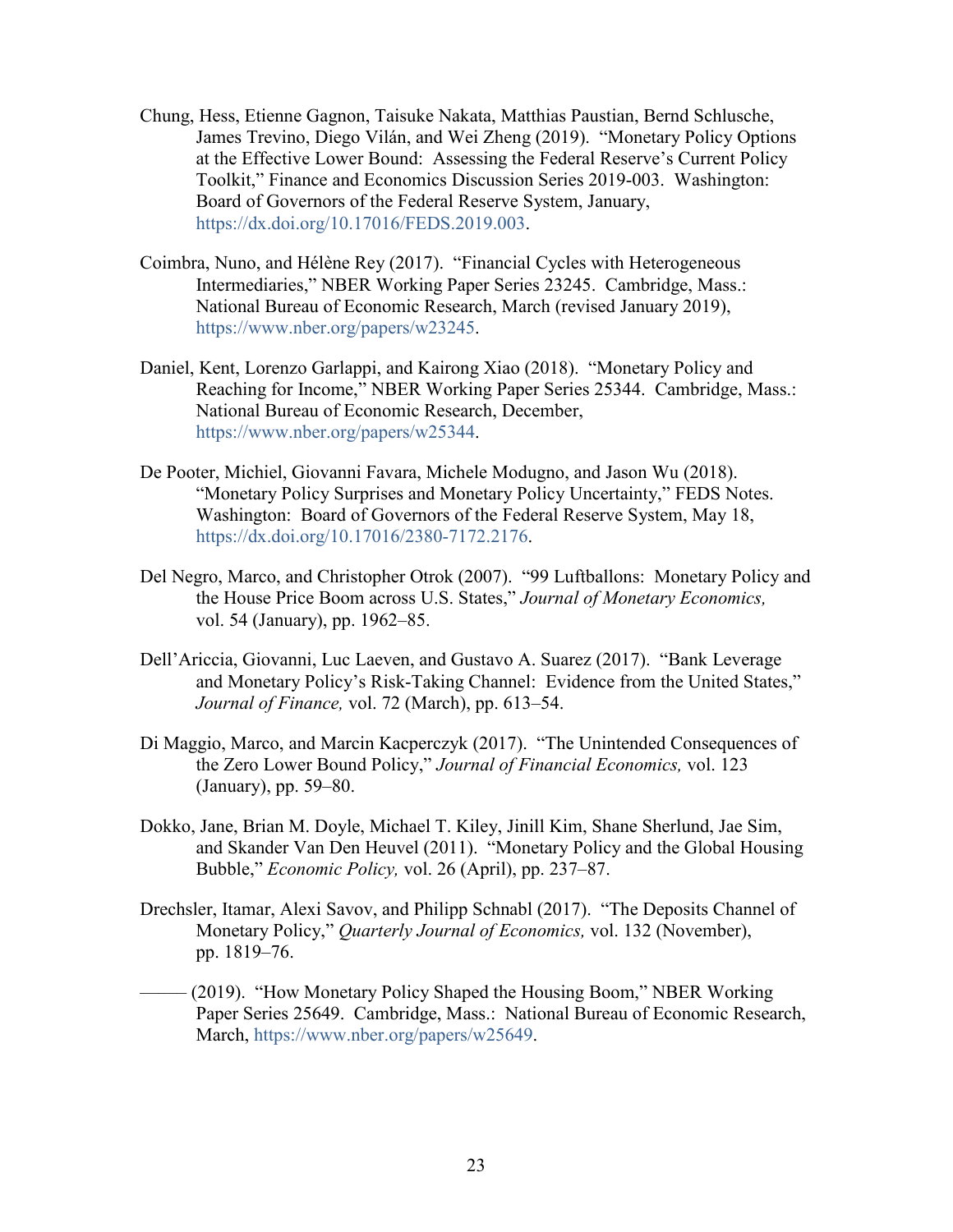- Driscoll, John C., and Ruth A. Judson (2013). "Sticky Deposit Rates," Finance and Economics Discussion Series 2013-80. Washington: Board of Governors of the Federal Reserve System, October, [https://www.federalreserve.gov/pubs/feds/2013/201380/201380pap.pdf.](https://www.federalreserve.gov/pubs/feds/2013/201380/201380pap.pdf)
- Duffy, Denise, Joseph G. Haubrich, Anna Kovner, Alex Musatov, Edward S. Prescott, Richard J. Rosen, Thomas D. Tallarini, Jr., Alexandros P. Vardoulakis, Emily Yang, and Andrei Zlate (2019). "Macroprudential Policy: Results from a Tabletop Exercise," Federal Reserve Bank of Cleveland Working Paper 19-11. Cleveland: Federal Reserve Bank of Cleveland, May, [https://dx.doi.org/10.26509/frbc-wp-201911.](https://dx.doi.org/10.26509/frbc-wp-201911)
- Eggertsson, Gauti B., Ragnar E. Juelsrud, Lawrence H. Summers, and Ella Getz Wold (2019). "Negative Nominal Interest Rates and the Bank Lending Channel," NBER Working Paper Series 25416. Cambridge, Mass.: National Bureau of Economic Research, January, [https://www.nber.org/papers/w25416.](https://www.nber.org/papers/w25416)
- Gagnon, Joseph, Matthew Raskin, Julie Remache, and Brian Sack (2011). "The Financial Market Effects of the Federal Reserve's Large-Scale Asset Purchases," *International Journal of Central Banking,* vol. 7 (March), pp. 3–43.
- Gertler, Mark, and Peter Karadi (2015). "Monetary Policy Surprises, Credit Costs, and Economic Activity," *American Economic Journal: Macroeconomics,* vol. 7 (January), pp. 44–76.
- Gilchrist, Simon, David López-Salido, Egon Zakrajšek (2015). "Monetary Policy and Real Borrowing Costs at the Zero Lower Bound," *American Economic Journal: Macroeconomics,* vol. 7 (January), pp. 77–109.
- Glancy, David, John Krainer, Robert Kurtzman, and Joseph Nichols (2019). "Intermediary Segmentation in the Commercial Real Estate Market," Finance and Economics Discussion Series 2019-079. Washington: Board of Governors of the Federal Reserve System, November, [https://dx.doi.org/10.17016/FEDS.2019.079.](https://dx.doi.org/10.17016/FEDS.2019.079)
- Glancy, David, and Robert Kurtzman (2018). "How Do Capital Requirements Affect Loan Rates? Evidence from High Volatility Commercial Real Estate," Finance and Economics Discussion Series 2018-079. Washington: Board of Governors of the Federal Reserve System, November, [https://dx.doi.org/10.17016/FEDS.2018.079.](https://dx.doi.org/10.17016/FEDS.2018.079)
- Goldberg, Jonathan (forthcoming). "Liquidity Supply by Broker-Dealers and Real Activity," *Journal of Financial Economics.*
- Gomes, João, Urban Jermann, and Lukas Schmid (2016). "Sticky Leverage," *American Economic Review,* vol. 106 (December), pp. 3800–28.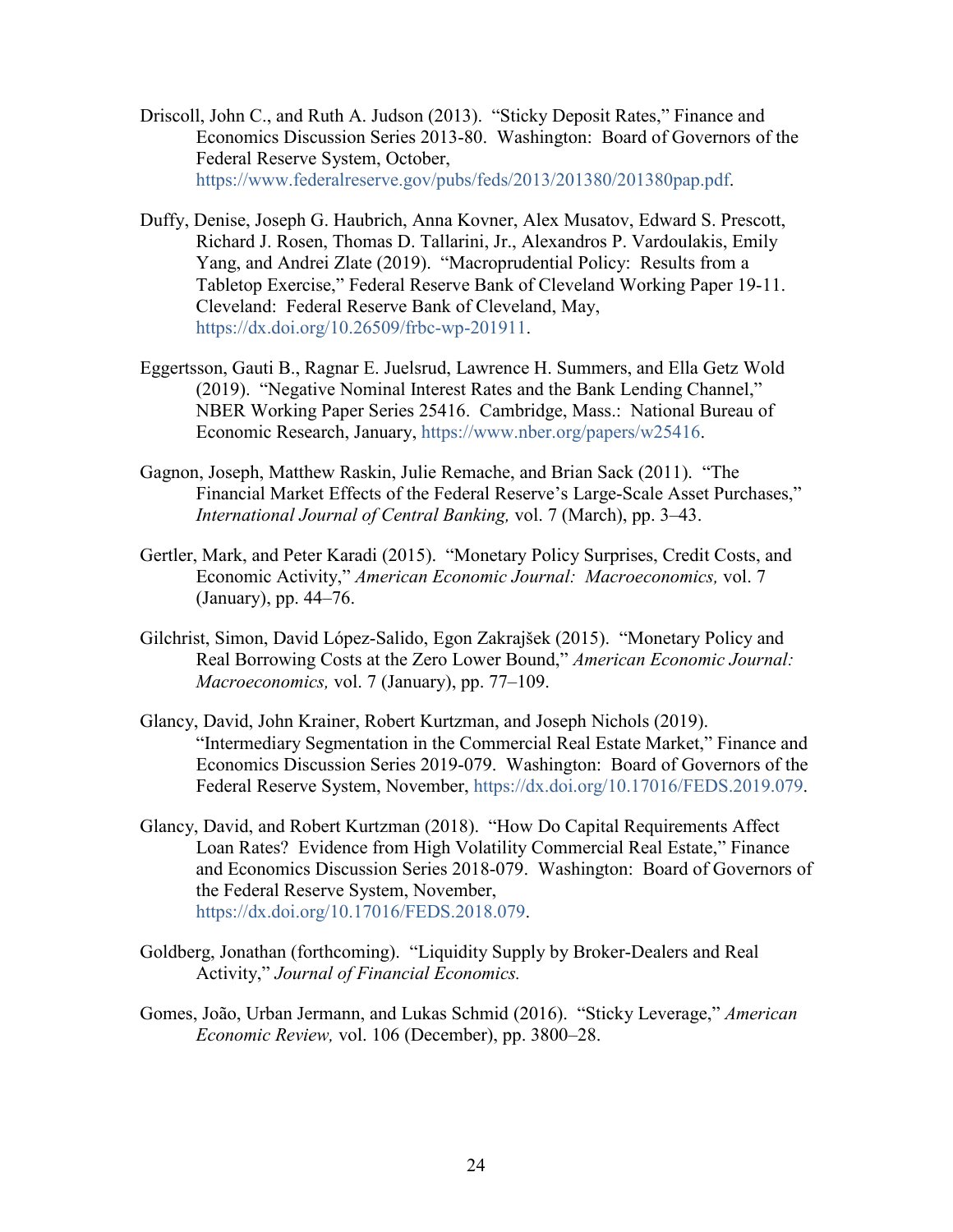- Gorton, Gary, and Ping He (2016). "Optimal Monetary Policy in a Collateralized Economy," NBER Working Paper Series 22599. Cambridge, Mass.: National Bureau of Economic Research, September, [https://www.nber.org/papers/w22599.](https://www.nber.org/papers/w22599)
- Greenwood, Robin, Samuel G. Hanson, and Jeremy C. Stein (2016). "The Federal Reserve's Balance Sheet as a Financial-Stability Tool," paper presented at "Designing Resilient Monetary Policy Frameworks for the Future," a symposium sponsored by the Federal Reserve Bank of Kansas City, held in Jackson Hole, Wyo., August 25–27, pp. 335–97, [https://www.kansascityfed.org/~/media/files/publicat/sympos/2016/2016steingree](https://www.kansascityfed.org/%7E/media/files/publicat/sympos/2016/2016steingreenwoodhanson.pdf?la=en) [nwoodhanson.pdf?la=en.](https://www.kansascityfed.org/%7E/media/files/publicat/sympos/2016/2016steingreenwoodhanson.pdf?la=en)
- Hebden, James, Edward Herbst, Jenny Tang, Giorgio Topa, and Fabian Winkler (2020). "How Robust Are the Alternative Strategies to Key Alternative Assumptions?" Finance and Economics Discussion Series 2020-069. Washington: Board of Governors of the Federal Reserve System, August, 27.
- Heider, Florian, Farzad Saidi, and Glenn Schepens (2019). "Life Below Zero: Bank Lending under Negative Policy Rates," *Review of Financial Studies,* vol. 32 (October), pp. 3728–61.
- Hsieh, David A., and Merton H. Miller (1990). "Margin Regulation and Stock Market Volatility," *Journal of Finance,* vol. 45 (March), pp. 3–29.
- Jarociński, Marek, and Frank R. Smets (2008). "House Prices and the Stance of Monetary Policy," Federal Reserve Bank of St. Louis, *Review,* vol. 90 (July/August), pp. 339–65.
- Jermann, Urban, and Vincenzo Quadrini (2012). "Macroeconomic Effects of Financial Shocks," *American Economic Review,* vol. 102 (February), pp. 238–71.
- Jiménez, Gabriel, Steven Ongena, José-Luis Peydró, and Jesús Saurina (2014). "Hazardous Times for Monetary Policy: What Do Twenty-Three Million Bank Loans Say about the Effects of Monetary Policy on Credit Risk-Taking?" *Econometrica,* vol. 82 (April), pp. 463–505.
- Jordà, Òscar, Moritz Schularick, and Alan M. Taylor (2013). "When Credit Bites Back," *Journal of Money, Credit and Banking,* vol. 45 (s2), pp. 3–28.
- (2017). "Macrofinancial History and the New Business Cycle Facts," in Martin Eichenbaum and Jonathan A. Parker, eds., *NBER Macroeconomics Annual 2016,* vol. 31. Chicago: University of Chicago Press, pp. 213–63.
- Kang, Johnny, and Carolin E. Pflueger (2015). "Inflation Risk in Corporate Bonds," *Journal of Finance,* vol. 70 (January), pp. 115–62.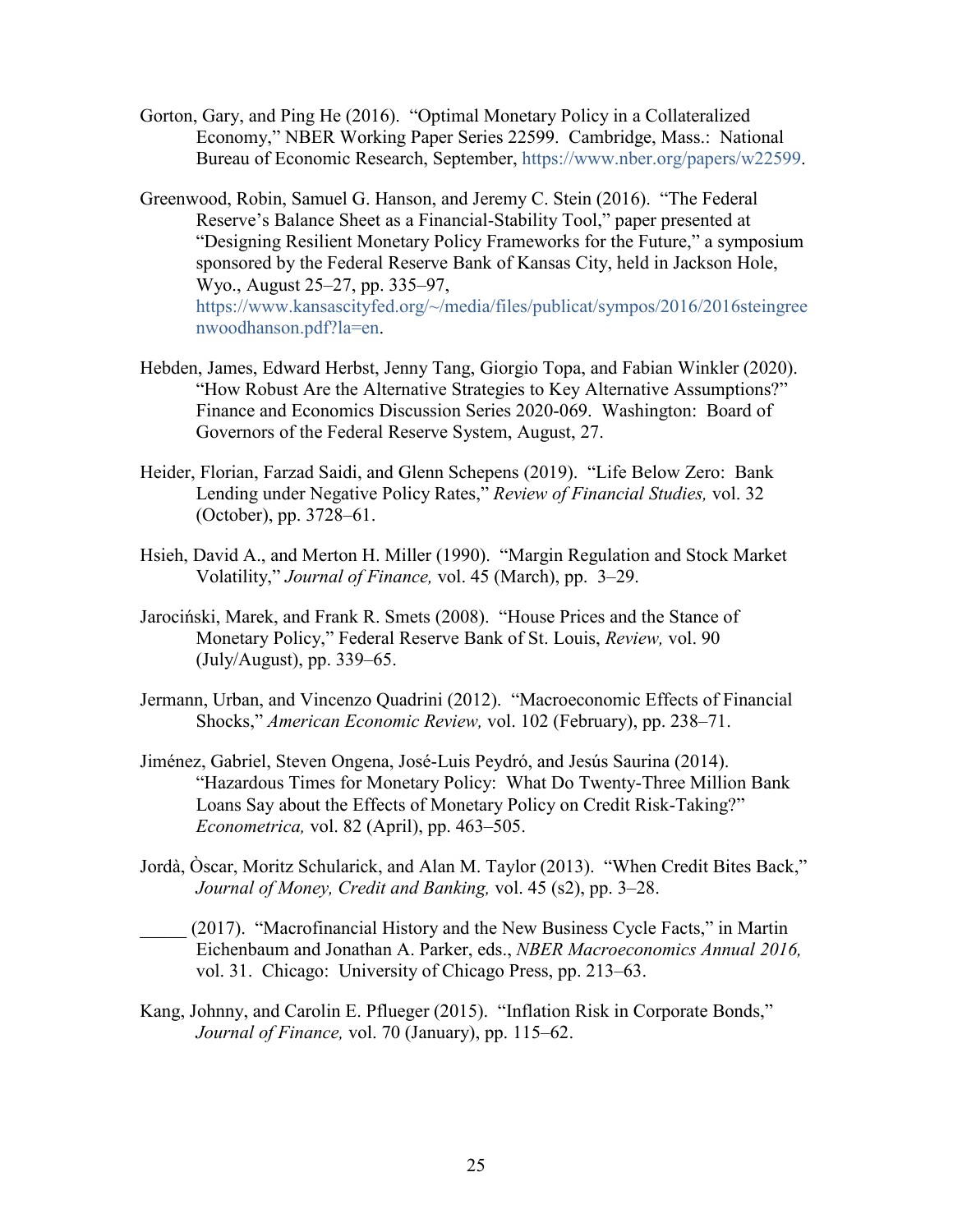- Kashyap, Anil K., and Caspar Seigert (2020). "Financial Stability Considerations and Monetary Policy," *International Journal of Central Banking,* vol. 16 (February), pp. 231–66.
- Keeley, Michael (1990). "Deposit Insurance, Risk, and Market Power in Banking," *American Economic Review,* vol. 80 (December), pp. 1183–1200.
- Kiley, Michael (2018). "What Macroeconomic Conditions Lead Financial Crises?" Finance and Economics Discussion Series 2018-038. Washington: Board of Governors of the Federal Reserve System, May, [https://dx.doi.org/10.17016/FEDS.2018.038.](https://dx.doi.org/10.17016/FEDS.2018.038)
- Kindleberger, Charles P. (2015). *Manias, Panics, and Crashes: A History of Financial Crises*, 7th ed. New York: Palgrave Macmillian.
- Koenig, Evan F. (2012). "All in the Family: The Close Connection between Nominal-GDP Targeting and the Taylor Rule," Staff Papers 17. Dallas: Federal Reserve Bank of Dallas, March, [https://www.dallasfed.org/~/media/documents/research/staff/staff1202.pdf.](https://www.dallasfed.org/%7E/media/documents/research/staff/staff1202.pdf)
- Krishnamurthy, Arvind, and Tyler Muir (2017). "How Credit Cycles across a Financial Crisis," NBER Working Paper Series 23850. Cambridge, Mass.: National Bureau of Economic Research, September, [https://www.nber.org/papers/w23850.](https://www.nber.org/papers/w23850)
- Kuttner, Kenneth N. (2018). "Outside the Box: Unconventional Monetary Policy in the Great Recession and Beyond," *Journal of Economic Perspectives,* vol. 32 (Fall), pp. 121–46.
- Li, Canlin, and Min Wei (2013). "Term Structure Modeling with Supply Factors and the Federal Reserve's Large-Scale Asset Purchase Programs," *International Journal of Central Banking,* vol. 9 (March), pp. 3–39.
- Lian, Chen, Yueran Ma, and Carmen Wang (2019). "Low Interest Rates and Risk-Taking: Evidence from Individual Investment Decisions," *Review of Financial Studies,* vol. 32 (June), pp. 2107–48.
- Maddaloni, Angela, and José-Luis Peydró (2011). "Bank Risk-Taking, Securitization, Supervision, and Low Interest Rates: Evidence from the Euro-Area and the U.S. Lending Standards," *Review of Financial Studies,* vol. 24 (June), pp. 2121–65.
- Martin, Alberto, and Jaume Ventura (2018). "The Macroeconomics of Rational Bubble: A User's Guide," NBER Working Paper Series 24234. Cambridge, Mass.: National Bureau of Economic Research, January, [https://www.nber.org/papers/w24234.](https://www.nber.org/papers/w24234)
- Mian, Atif, Amir Sufi, and Emil Verner (2017). "Household Debt and Business Cycles Worldwide," *Quarterly Journal of Economics,* vol. 132 (November), pp. 1755–1817.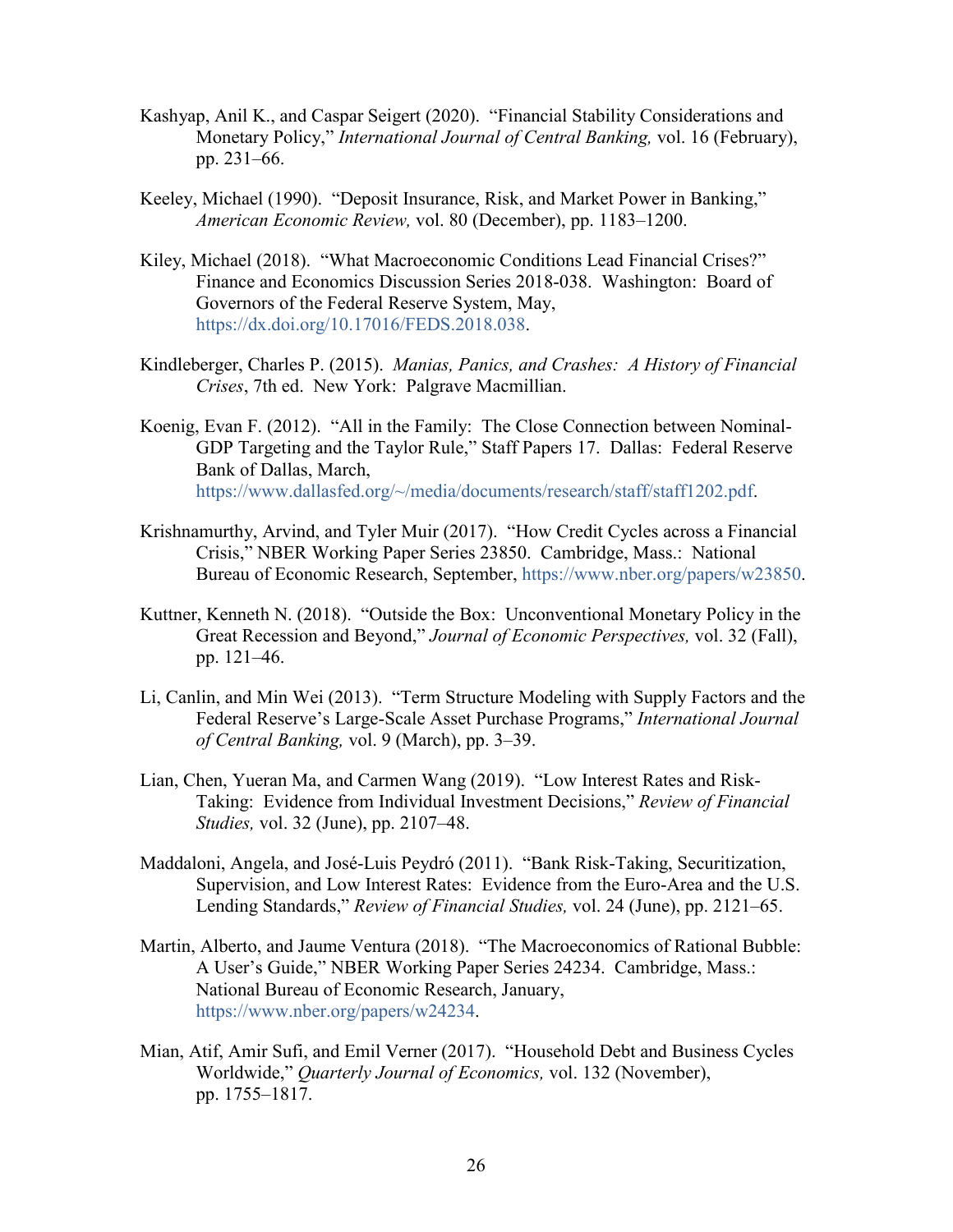- Musso, Alberto, Stefano Neri, and Livio Stracca (2011). "Housing, Consumption, and Monetary Policy: How Different Are the U.S. and the Euro Area?" *Journal of Banking and Finance,* vol. 35 (November), pp. 3019–41.
- Paligorova, Teodora, and João A.C. Santos (2017). "Monetary Policy and Bank Risk-Taking: Evidence from the Corporate Loan Market," *Journal of Financial Intermediation,* vol. 30 (April), pp. 35–49.
- Sheedy, Kevin D. (2014). "Debt and Incomplete Financial Markets: A Case for Nominal GDP Targeting," *Brookings Papers on Economic Activity*, Spring, pp. 301–61, [https://www.brookings.edu/wp-content/uploads/2014/03/2014a\\_Sheedy.pdf.](https://www.brookings.edu/wp-content/uploads/2014/03/2014a_Sheedy.pdf)
- Stein, Jeremy C. (2013). "Overheating in Credit Markets: Origins, Measurement, and Policy Responses," speech delivered at "Restoring Household Financial Stability after the Great Recession," a symposium sponsored by the Federal Reserve Bank of St. Louis, February 7,

[https://www.federalreserve.gov/newsevents/speech/stein20130207a.htm.](https://www.federalreserve.gov/newsevents/speech/stein20130207a.htm)

- Swanson, Eric T. (2017). "Measuring the Effects of Federal Reserve Forward Guidance and Asset Purchases on Financial Markets," NBER Working Paper Series 23311. Cambridge, Mass.: National Bureau of Economic Research, April, [http://www.nber.org/papers/w23311.](http://www.nber.org/papers/w23311)
- Taylor, John B. (2009). "Economic Policy and the Financial Crisis: An Empirical Analysis of What Went Wrong," *Critical Review,* vol. 21 (July), pp. 341–64.
- Tirole, Jean (1985). "Asset Bubbles and Overlapping Generations," *Econometrica,* vol. 53 (November), pp. 1499–1528.
- Woodford, Michael (2016). "Quantitative Easing and Financial Stability," NBER Working Paper Series 22285. Cambridge, Mass.: National Bureau of Economic Research, May, [https://www.nber.org/papers/w22285.](https://www.nber.org/papers/w22285)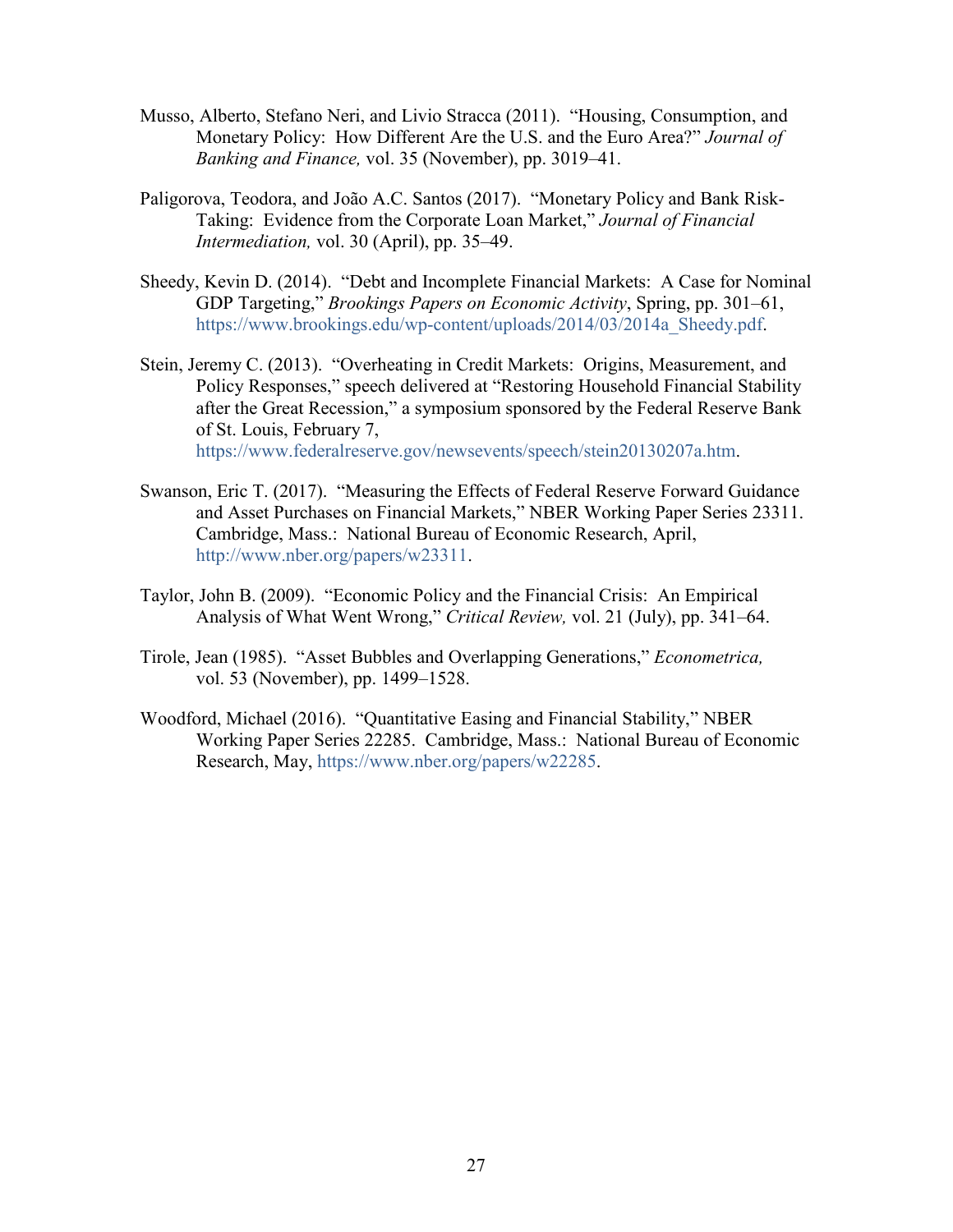| Table 1: Estimated Effects of 100 Basis Point Monetary Policy Shock (unexpected easing) on Asset Valuations |        |  |
|-------------------------------------------------------------------------------------------------------------|--------|--|
| Measure and source                                                                                          | Effect |  |
| Corporate bond spread                                                                                       |        |  |
| <b>Caldara and Herbst</b>                                                                                   | 20 bps |  |
| Excess corporate bond premium                                                                               |        |  |
| Gertler and Karadi                                                                                          | 15 bps |  |
| Stock prices                                                                                                |        |  |
| Bernanke and Kuttner                                                                                        | 4.7%   |  |
| Swanson                                                                                                     | 3.6%   |  |
| House prices                                                                                                |        |  |
| Del Negro and Otrok                                                                                         | 3.3%   |  |
| Jarociński and Smets                                                                                        | 4.4%   |  |
| Kiley                                                                                                       | 2.0%   |  |
| Musso, Neri, and Stracca                                                                                    | 1.5%   |  |
| 10-year Treasury yield                                                                                      |        |  |
| Gertler and Karadi                                                                                          | 16 bps |  |
| Gilchrist, López-Salido, and Zakrajšek                                                                      | 14 bps |  |
| 10-year Treasury term premium                                                                               |        |  |
| Gertler and Karadi                                                                                          | 16 bps |  |
| Gilchrist, López-Salido, and Zakrajšek                                                                      | 7 bps  |  |

Note: The estimates in this table are from models that use a range of identification methods (including changes in futures prices around Federal Open Market Committee announcements, vector autoregressions (VARs) using such changes as external instruments, and VARs using sign restrictions), use different sample periods and definitions of monetary policy shocks, and are estimated with some imprecision. Some papers measure monetary policy shocks as unexpected changes in the one- or two-year Treasury yield; where possible, these estimates are adjusted so that the estimated effect shown in the table can be interpreted as the effect of a 100 basis point unexpected decline in the federal vehicles are adjusted so that the estimat funds rate. The estimates in this table are most reasonably applied to policy interventions that do not represent a large deviation from historical practice (Antolín-Díaz, Petrella, Rubio-Ramírez, 2019).

Source: Authors' calculations.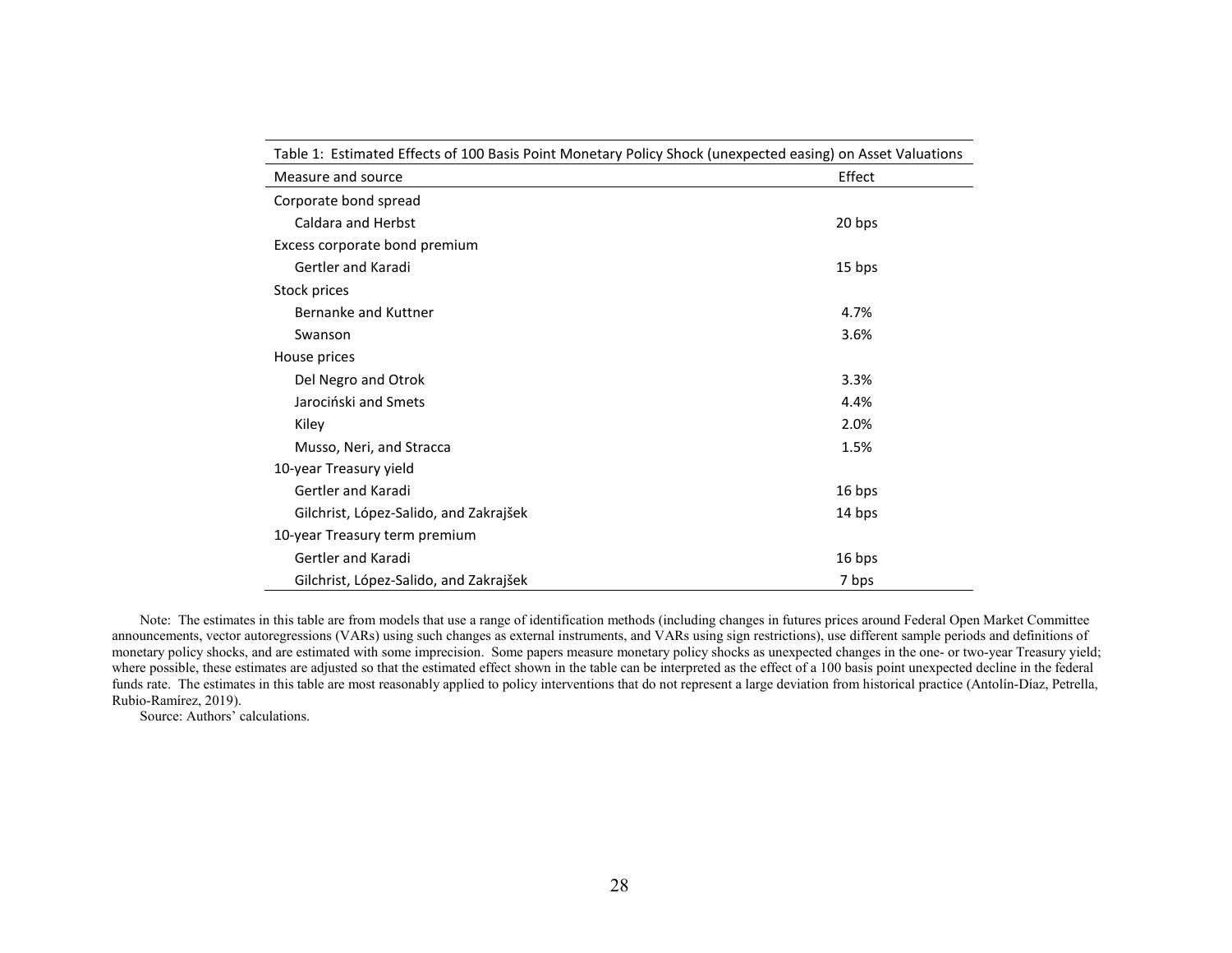# **Table 2. Connections between Interest Rates, Vulnerabilities, and Vulnerability-Related Measures**

|                                                                                            | This paper studies the effect<br>$of \ldots$                                                                                            | This paper studies the effect<br>on these vulnerability-related<br>measures                                                                                                                                                                                               | <b>Studies</b><br>specifically<br>low rate<br>environment | <b>Findings</b>                                                                                                                                                                                                                                                                                                                                                                                                                                                                                                                                        |
|--------------------------------------------------------------------------------------------|-----------------------------------------------------------------------------------------------------------------------------------------|---------------------------------------------------------------------------------------------------------------------------------------------------------------------------------------------------------------------------------------------------------------------------|-----------------------------------------------------------|--------------------------------------------------------------------------------------------------------------------------------------------------------------------------------------------------------------------------------------------------------------------------------------------------------------------------------------------------------------------------------------------------------------------------------------------------------------------------------------------------------------------------------------------------------|
| <b>Banking system vulnerabilities</b><br>Jiménez, Ongena,<br>Peydró, and<br>Saurina (2014) | Changes in interest rates,<br>controlling for unobserved<br>time-varying characteristics<br>of firms and banks. Data are<br>from Spain. | Lending approval rate,<br>lending amount, collateral<br>requirements, and default<br>propensity for loans to "risky"<br>firms (firms that have<br>defaulted recently). Focuses<br>on how lowly capitalized<br>banks respond differently<br>than highly capitalized banks. | <b>No</b>                                                 | Lower interest rates increase risk-taking;<br>relation is <i>more</i> pronounced for low-<br>capitalized banks. Following a 1 percent<br>decrease in overnight rate, loan approval<br>rate for risky borrowers increases<br>3 percentage points more for poorly<br>capitalized banks than for well-capitalized<br>banks (mean approval rate is 36 percent).<br>Following a decline in interest rates, poorly<br>capitalized banks reduce collateral<br>requirements and make more loans that<br>lead to default relative to well-capitalized<br>banks. |
| Dell'Ariccia,<br>Laeven, and Suarez<br>(2017)                                              | Changes in interest rates.<br><b>United States</b>                                                                                      | Internal ratings on loans to<br>businesses, from the Survey<br>of Terms of Business Lending                                                                                                                                                                               | No                                                        | Lower interest rates modestly increase risk-<br>taking; relation is less pronounced for low-<br>capitalized banks. Following a 1 percent<br>decrease in overnight rate, loan risk ratings<br>for new loans rise 0.1 standard deviation.                                                                                                                                                                                                                                                                                                                |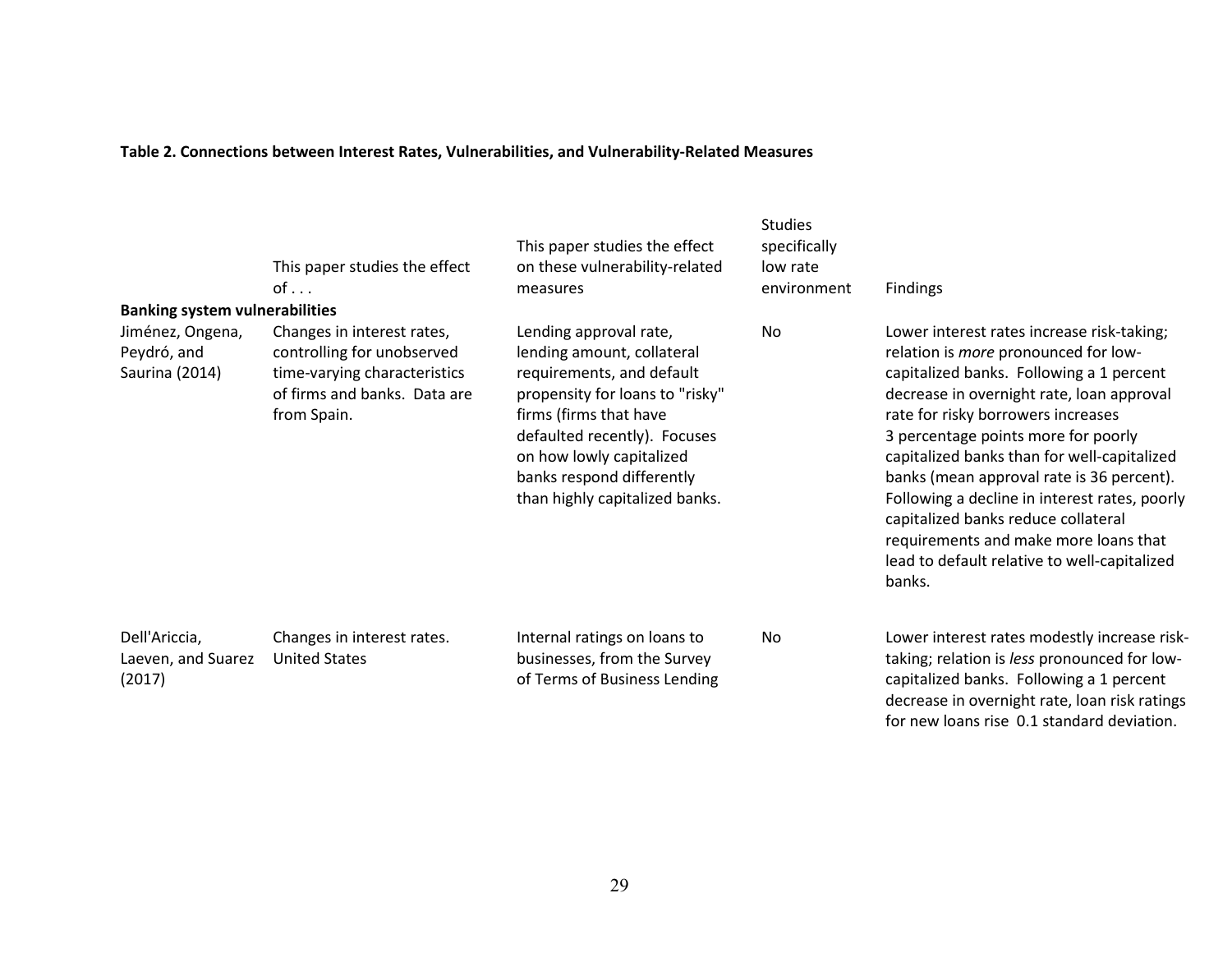# **Short term funding/maturity transformation**

| Di Maggio and<br>Kacperczyk (2018)      | Five Federal Open Market<br>Committee announcements<br>from 2008 and 2012 at which<br>"lower for longer" forward<br>guidance or the federal funds<br>rate target were lowered.<br><b>United States</b> | Prime money market funds'<br>maturity transformation and<br>portfolio composition                                                                                                                                      | Yes | When close to the effective lower bound,<br>lower-for-longer announcements led to<br>higher risk-taking by money market funds.<br>A reduction in the federal funds rate from<br>1 percent to 0 percent increases the spread<br>over T-bills for prime money market funds<br>57 basis points; weighted-average maturity<br>increases by 1.7 days. |
|-----------------------------------------|--------------------------------------------------------------------------------------------------------------------------------------------------------------------------------------------------------|------------------------------------------------------------------------------------------------------------------------------------------------------------------------------------------------------------------------|-----|--------------------------------------------------------------------------------------------------------------------------------------------------------------------------------------------------------------------------------------------------------------------------------------------------------------------------------------------------|
| Drechsler, Savov,<br>and Schnabl (2019) | Changes in deposit rates driven<br>by 2003-06 hikes in the federal<br>funds rate. United States                                                                                                        | Rate hikes do not pass one-<br>for-one into deposit rates,<br>thereby leading investors to<br>shift from deposits into<br>shadow banks, ultimately<br>leading to a shift in the<br>composition of mortgage<br>finance. | No  | Hikes in the federal funds rate between<br>2003 and 2006 caused aggregate deposits<br>to shrink by 12 percent, leading to a<br>13 percent decline in bank real estate loans<br>and a corresponding 10 percent increase in<br>loans through private-label securitization.                                                                         |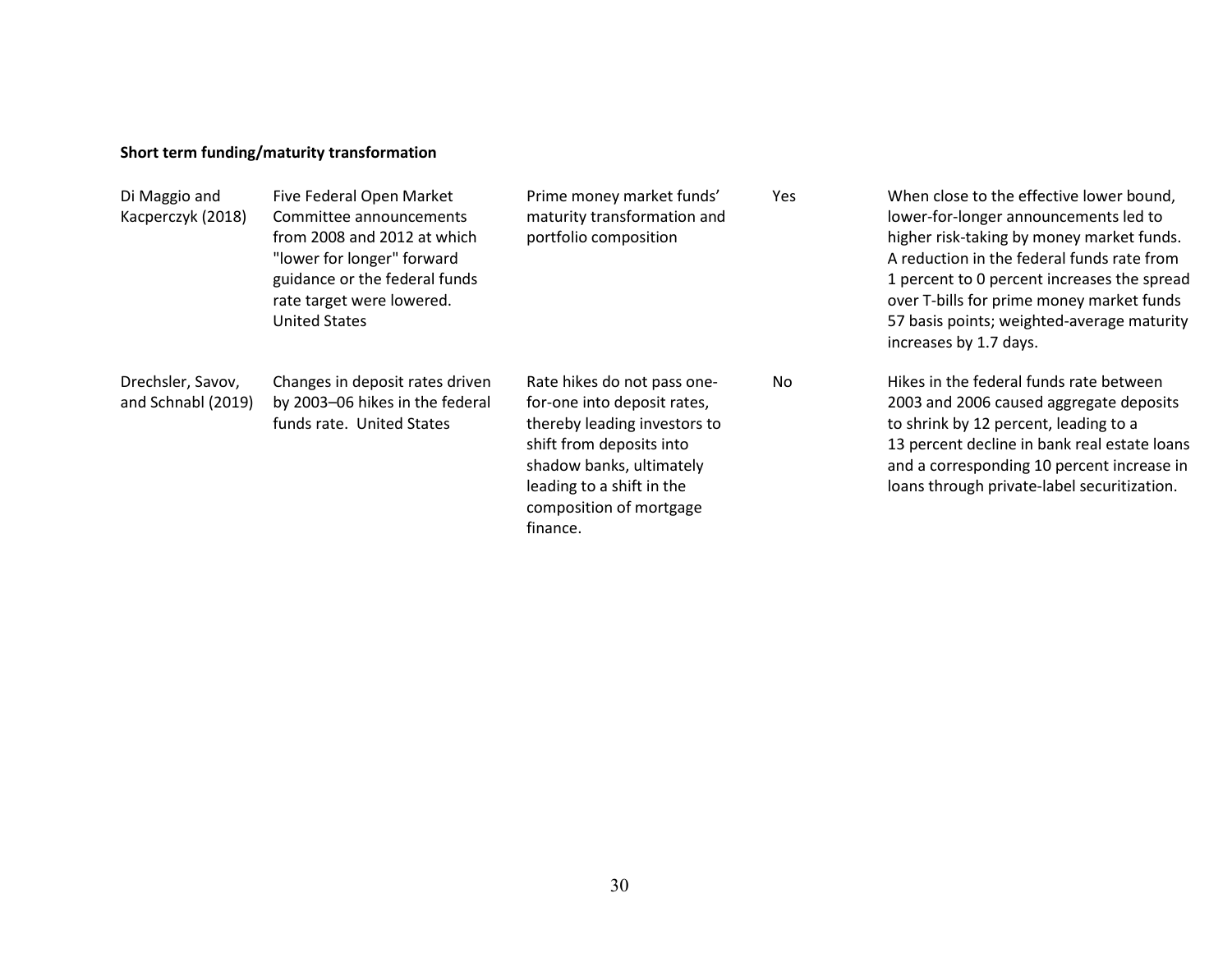# **Investor risk appetite**

| Lian, Ma, and<br>Wang (2019)     | Lower risk-free rates, using an<br>incentivized lab experiment.<br>The lab experiment<br>participants are Harvard<br><b>Business School (HBS) students</b><br>and others. Lab experiments<br>offer very clean identification<br>but raise questions of<br>applicability in real-world<br>settings. | The share of a hypothetical<br>portfolio that HBS students<br>allocate to risk assets | Yes | In the lab, HBS students demonstrate a<br>stronger preference for risky assets when<br>the risk-free rate is low. Keeping risk<br>premiums and risks the same but reducing<br>the risk-free rate from 5 percentage points<br>to 1 percentage point, HBS students<br>increase allocation to the risky asset by<br>9 percentage points. |
|----------------------------------|----------------------------------------------------------------------------------------------------------------------------------------------------------------------------------------------------------------------------------------------------------------------------------------------------|---------------------------------------------------------------------------------------|-----|---------------------------------------------------------------------------------------------------------------------------------------------------------------------------------------------------------------------------------------------------------------------------------------------------------------------------------------|
| Daniel, Garlappi,<br>Xiao (2018) | Local deposit rates. United<br>States.                                                                                                                                                                                                                                                             | Allocation to high-dividend<br>stocks for individual investors                        | No  | Lower interest rates are associated with<br>modest changes in aggregate retail<br>investor allocations. A 1 percent decrease<br>in the federal funds rate leads to a<br>1 percent increase in holdings of high-<br>dividend stocks and a 5 percent increase in<br>assets under management for high-income                             |

equity mutual funds. Effects are more

pronounced for retirees.

Source: Authors' taxonomy based on the cited papers.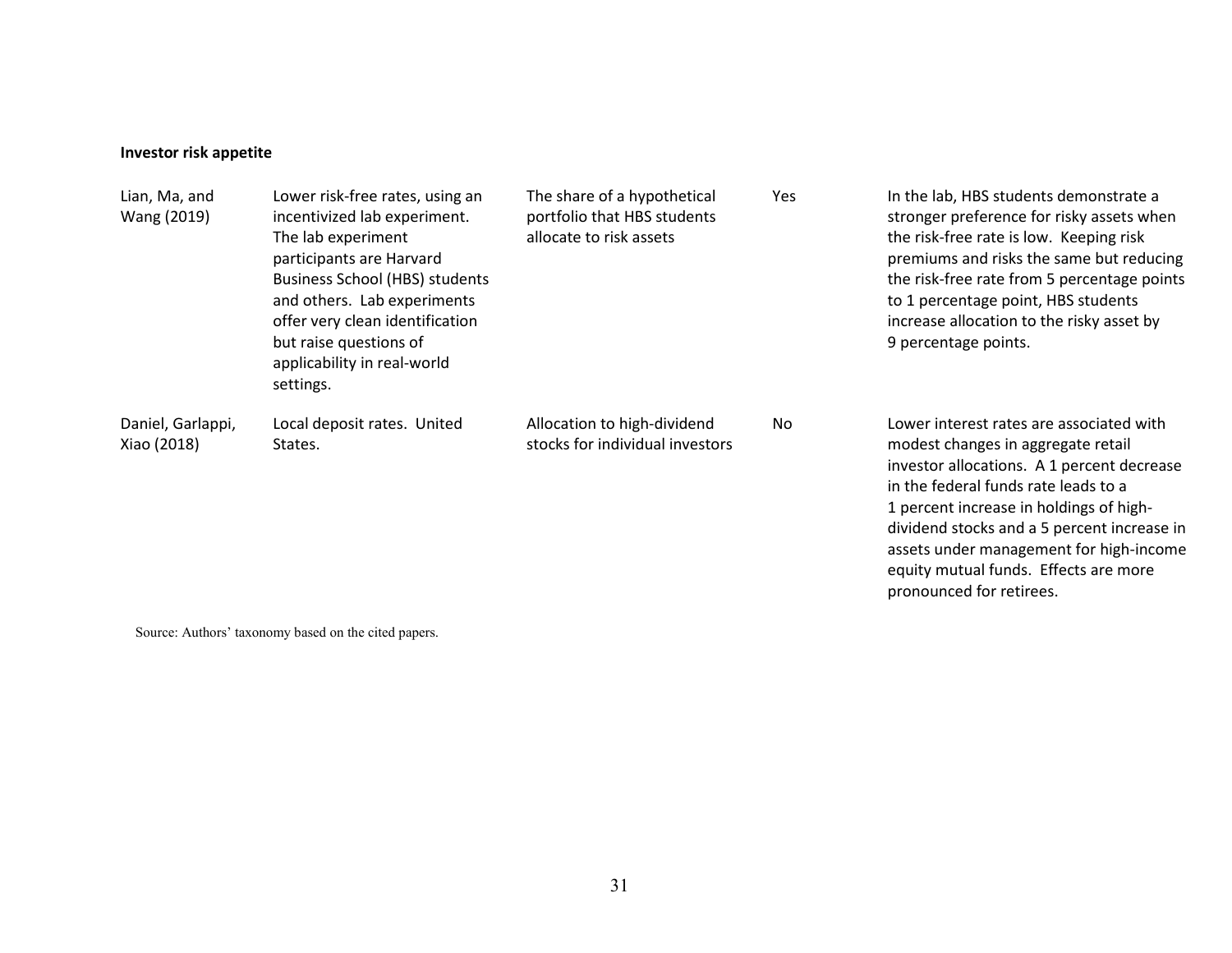

# Figure 1: An Average Inflation Targeting Rule in a Recession Scenario

Note: AIT is average inflation targeting; PCE is personal consumption expenditures.

 Source: Jonas Arias, Martin Bodenstein, Hess Chung, Thorsten Drautzburg, and Andrea Raffo (2020), "Alternative Strategies: How Do They Work? How Might They Help?" Finance and Economics Discussion Series 2020-068 (Washington: Board of Governors of the Federal Reserve System, August).